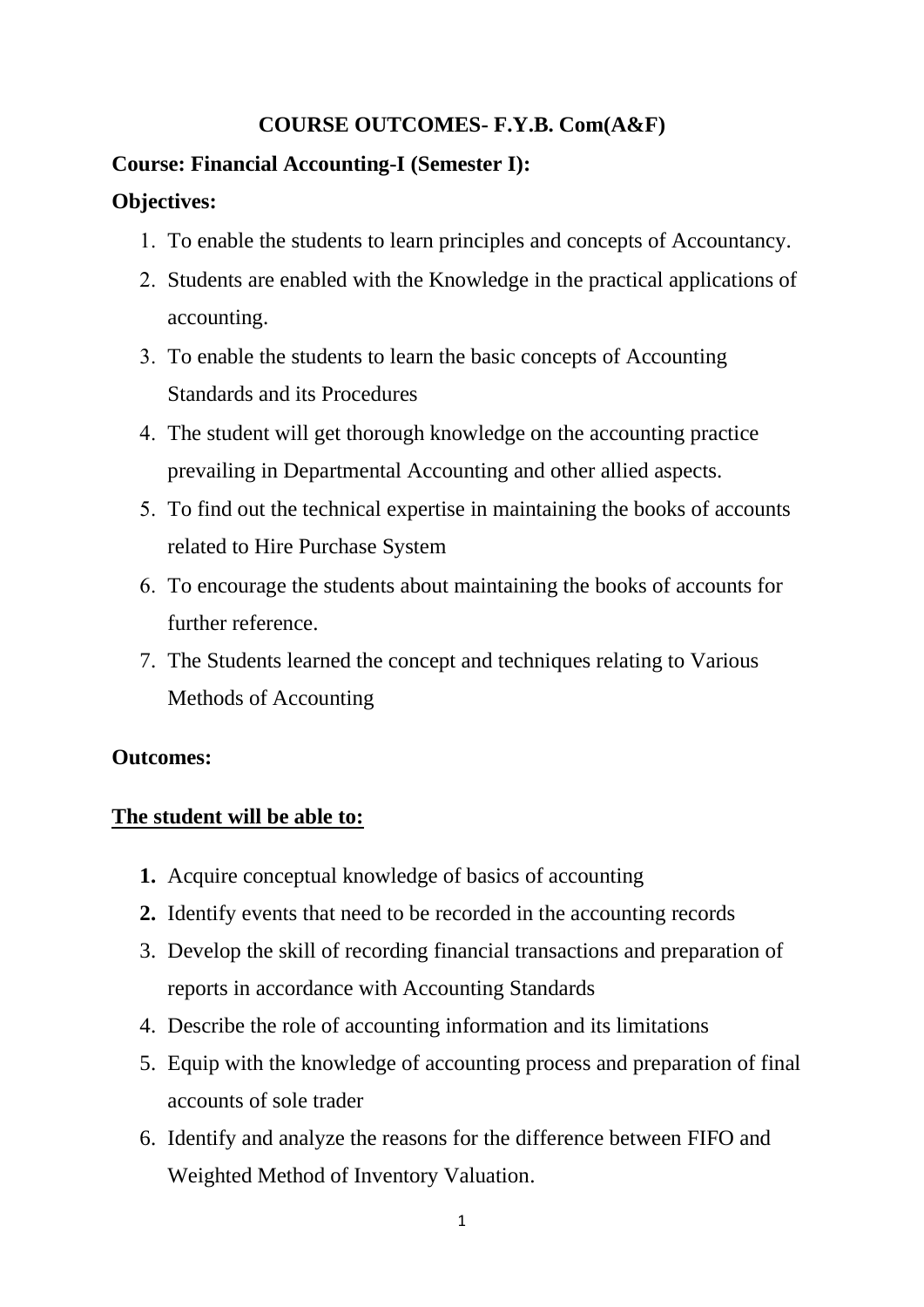# **Course: COST ACCOUNTING SEM-I**

# **Objectives:**

- 1. To develop conceptual understanding of cost accounting and their classification.
- 2. To imbibe the knowledge about material cost and its different procedure.
- 3. To ascertain the cost per unit of the different products manufactured by a business.
- 4. To find out overheads and classification of overheads on different basis.
- 5. To guide management in the formulation and implementation of incentive bonus plans based on productivity and cost savings.

- 1. Students were able to learn how to classify the cost allocation and apportionment.
- 2. Students gained knowledge about material cost, material control procedure and economic order quantity (EOQ).
- 3. They learned the labour cost during the overtime/idle time/ incentive scheme.
- 4. Students have achieved the understanding of overheads and its secondary distributions.
- 5. Learner learned the classification of overheads on different bases.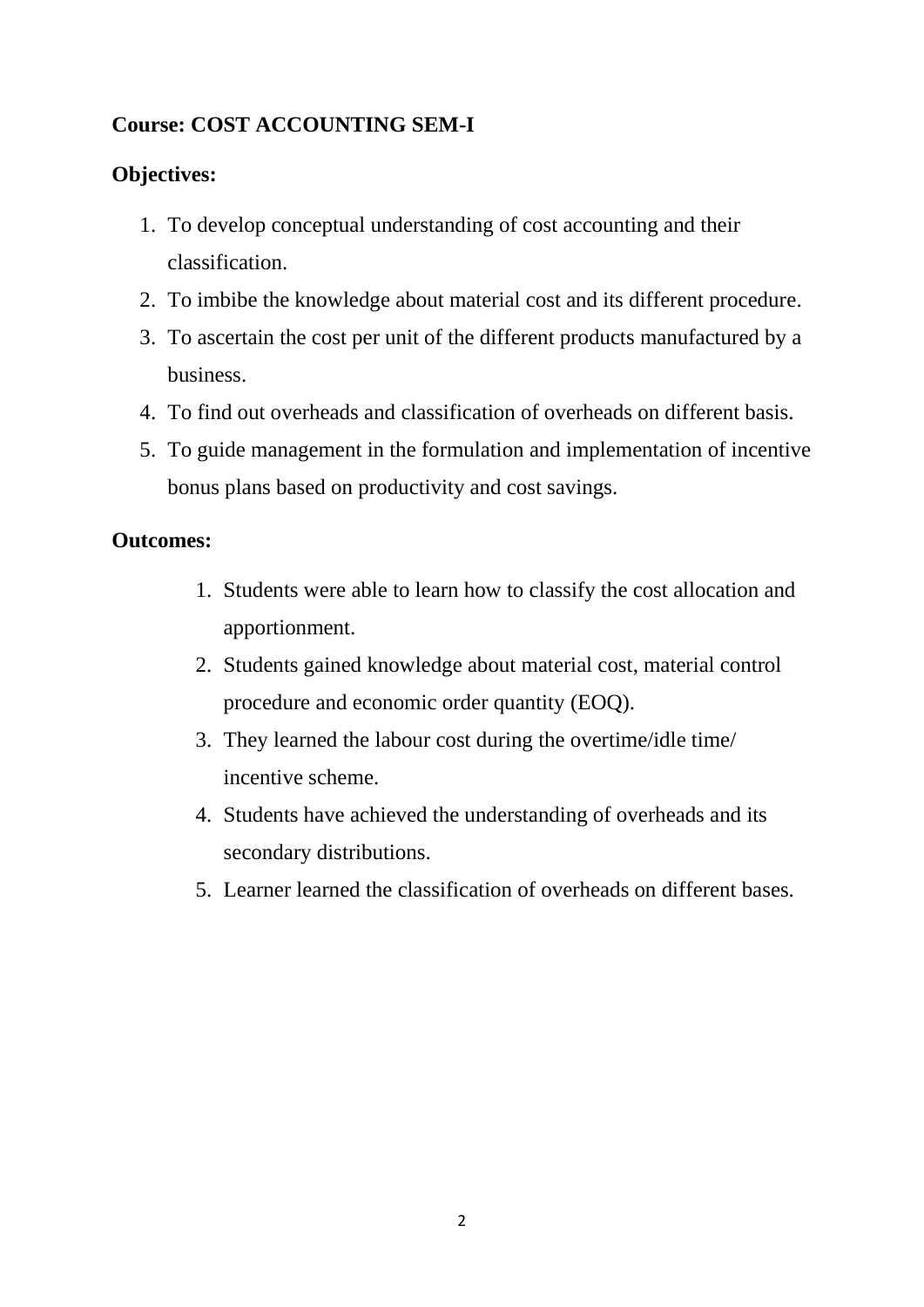# **Course: Financial Management SEM I**

## **Objectives:**

- 1. To familiarize the students with the importance of financial management in decision making.
- 2. To equip the students with the ability to analyse and interpret using Leverage accounting in operating and Financial decision making.
- 3. To acquire knowledge of time value of money and its importance in managerial decision making.
- 4. To teach sources of finance and various cost associated with it.

- 1. Importance of financial management and its functions. To analyse to importance of wealth maximisation over profit maximisation.
- 2. The students gained knowledge about factors affecting capital structure using the concept of leverage.
- 3. The students were able to identify and evaluate all investments opportunities by turning Future cashflows into Present value by keeping it discounted.
- 4. They learned to determine the cost of equity, Debt, Preference Capital and its Weighted average cost of capital. It also helped us to understand various financial sources of company as its capital.
- 5. The students were able to classify various sources of Finance in terms of period, sources and ownership.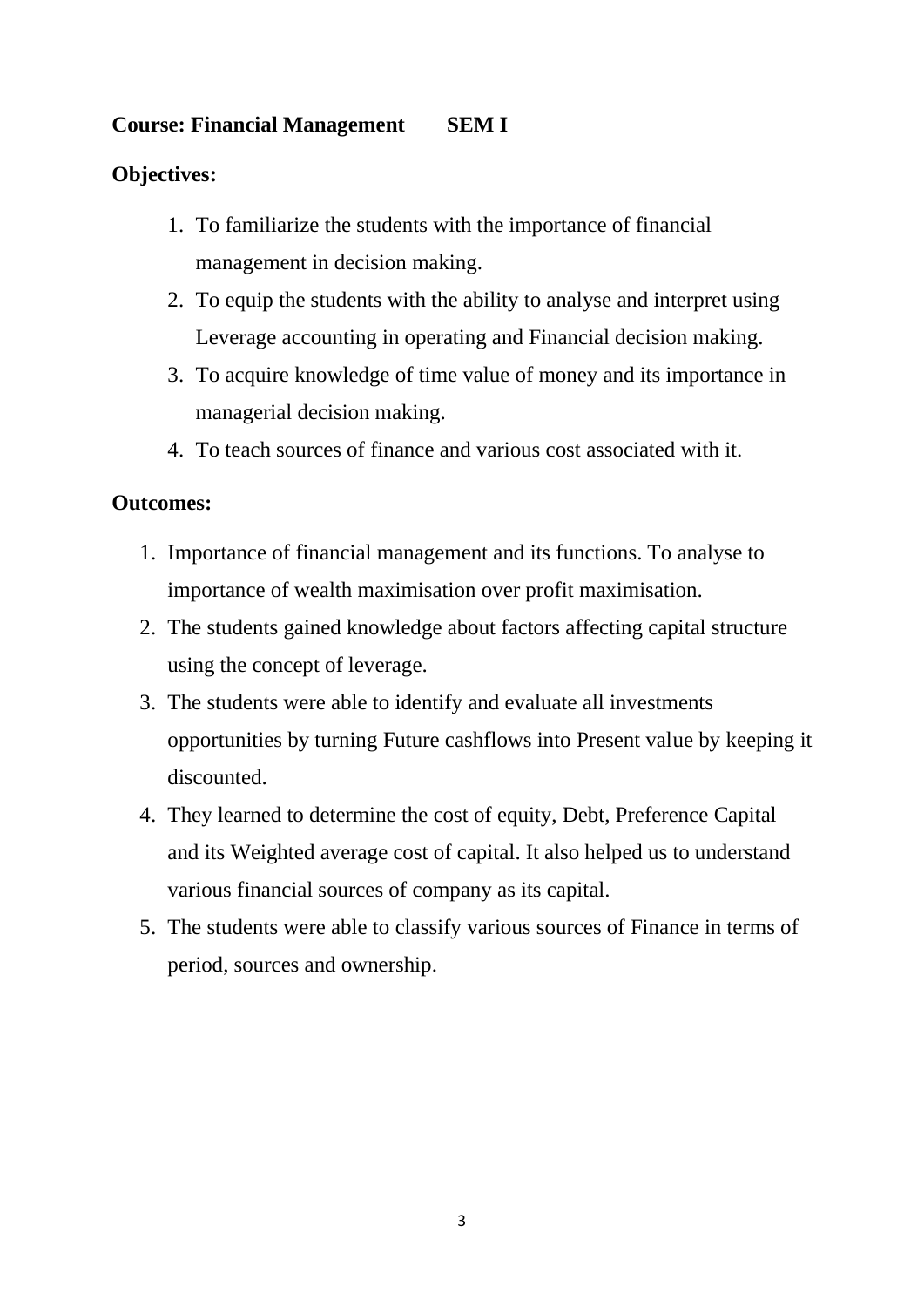# **Course: Business Economics-I Sem-I Objectives:**

- 1. To demonstrate an understanding of the concepts of scarcity and opportunity cost and the use of marginal analysis to evaluate trade-offs and make decisions.
- 2. To make the students understand the cost concepts and their use in decision making of business.
- 3. To make learners identify various market structures and discuss their implications for resource allocations.
- 4. To teach them various pricing techniques and help them take better managerial decisions through problem solving and case studies.

- 1. The learners develop understanding of scarcity of resources and unlimited demand and become able of utilising resources optimally in the profitable manner through the concept of opportunity cost.
- 2. They learn about the factors determining and influencing demand and elasticities of demand.
- 3. They understand various concepts of cost and their relationship with each other and their importance in managerial decision making.
- 4. They learn the short run, long run, equilibrium functioning of production firms and theories associated to it.
- 5. They understand various market structures and how markets work to allocate resources in order to survive the increasing competition along with the break-even analysis and the concepts of profit (excess, normal, subnormal profits).
- 6. They learn various pricing practices adopted by the business firms and the government intervention for the public welfare in price making.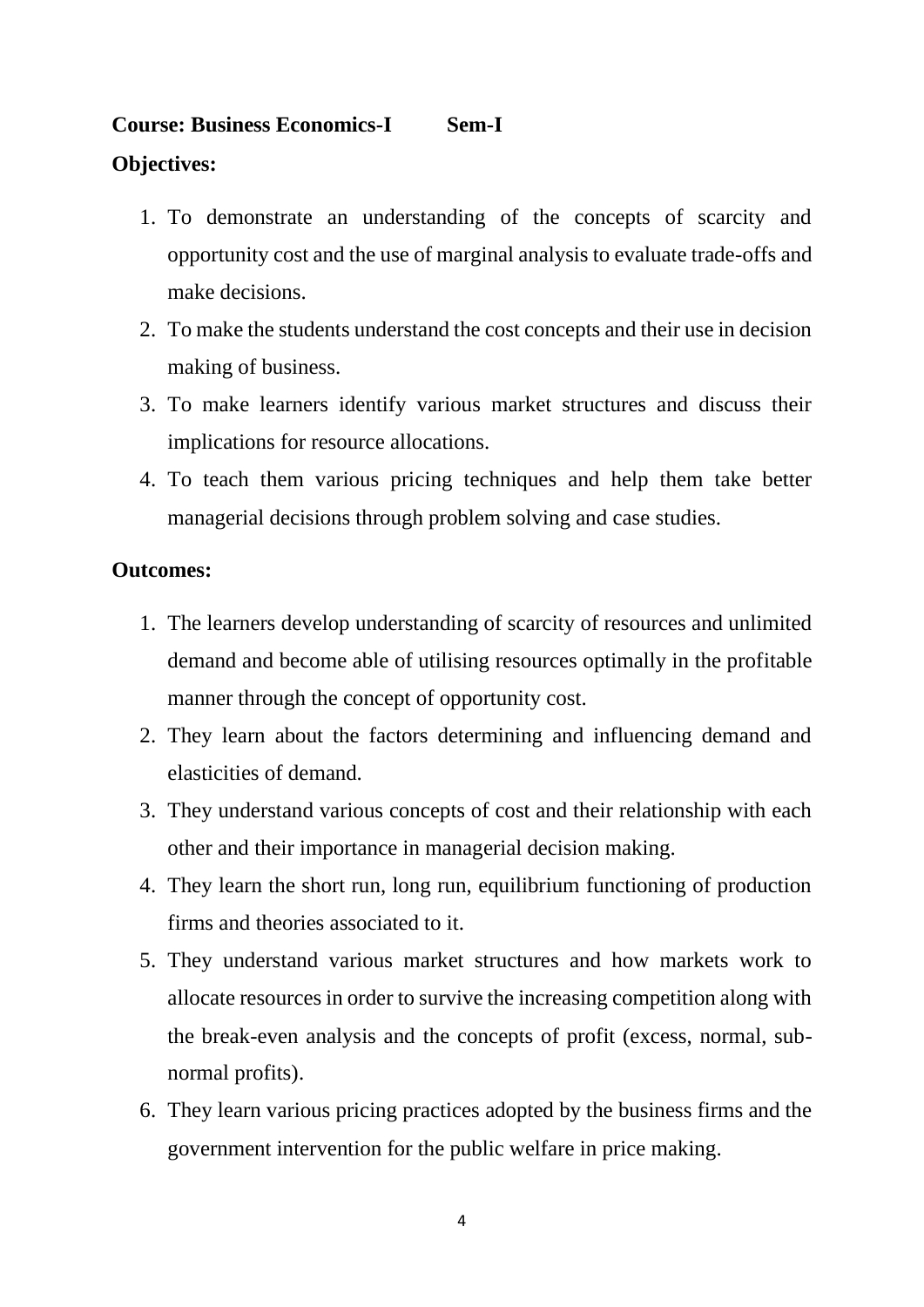# **Course: BUSINESS ENVIRONMENT SEM-I**

# **Objective:**

- 1. To learn the concept of environment and its importance.
- 2. To get familiar with the importance of business ethics and development of business entrepreneurship.
- 3. To introduce the concept of contemporary issues.
- 4. To understand the benefits of social audit and commercial audit.
- 5. To equip the students with the ability of CSR, carbon credit and ecology.

# **OUTCOMES:**

- 1. The students gained knowledge about the factors affecting the environment and constituents of business environment.
- 2. The students were able to identify the importance of business ethics and its nature, scope and ethical climate.
- 3. They learned to determine the strategies for going global of MNC's, TNC's and WTO.
- 4. The students were able to understand the concept of various act under consumer protection act.
- 5. Understand the responsibilities of the board of directors and major role of corporate governance committees.
- 6. Studied the prevention of consumer from various malpractices done by businessman.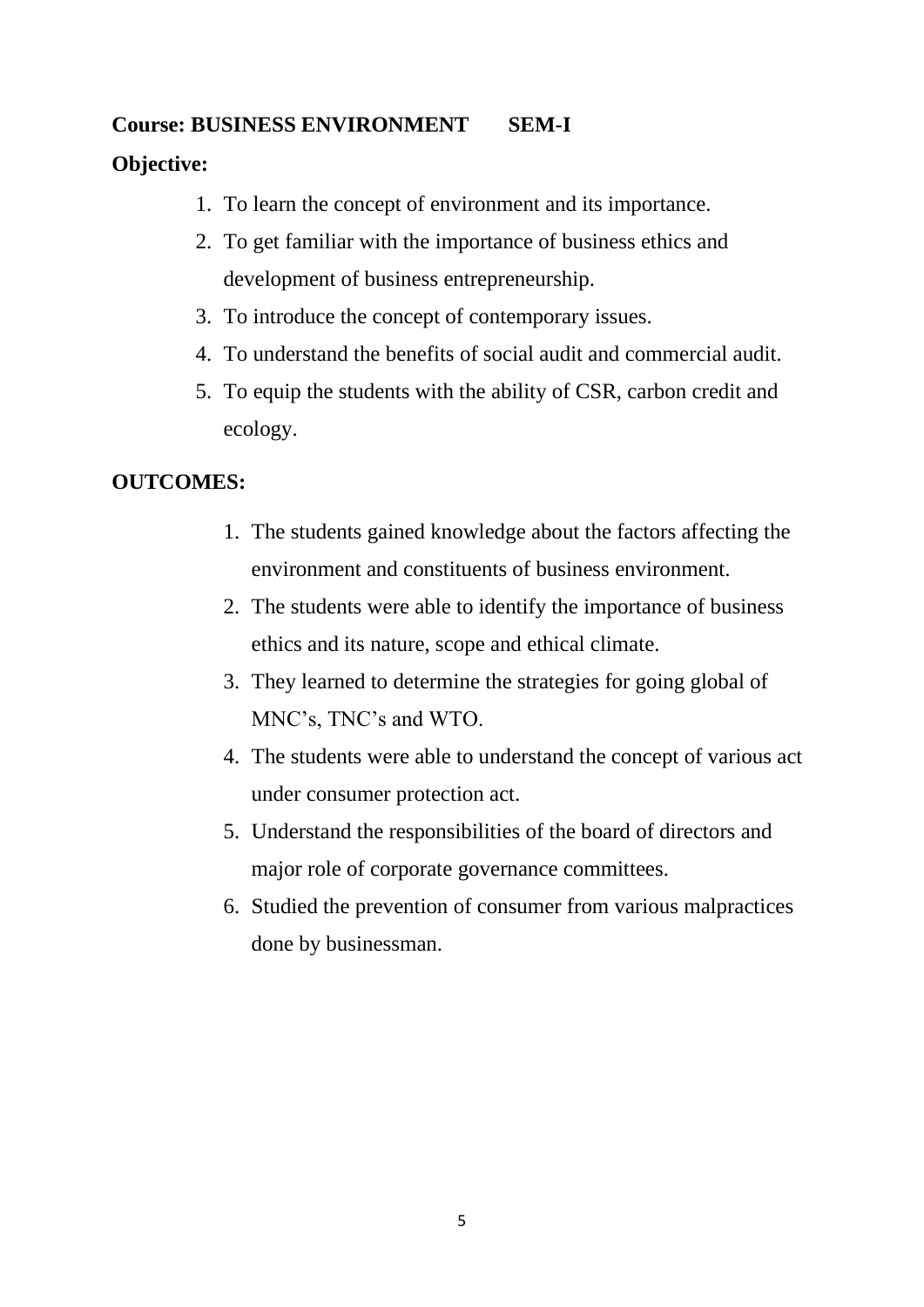## **Course: Business Communication-I**

#### **Class: F.Y.B. Com(A&F) Sem-I**

#### **Objectives**

- 1. To teach the students theory of communication and imbibe in them the ethics of communications in them.
- 2. To make them familiar with methods and modes of communication in the corporate world.
- 3. To make the learners understand various obstacles to communication and teach them effective tips to overcome the barriers.
- 4. To teach the techniques, etiquettes and ethics of business correspondence.
- 5. To teach them formal language and writing skills required in corporate world.

- 1. The Students learned the concept of communication, various channels and objectives of communication in the corporate world.
- 2. Impact of technology enabled communication and various mediums of communication.
- 3. They learn communication, handshake, dining, dressing and grooming etiquettes at workplace.
- 4. They learn business ethics and various obstacles to communication and various techniques to be followed to overcome them.
- 5. They learned theory of business letter writing and become able of doing personnel correspondence.
- 6. The students develop several schemes such as paragraph writing skills, speaking skills, writing skills, remedial grammar, soft skills, conflict management and time management with the help of tutorials.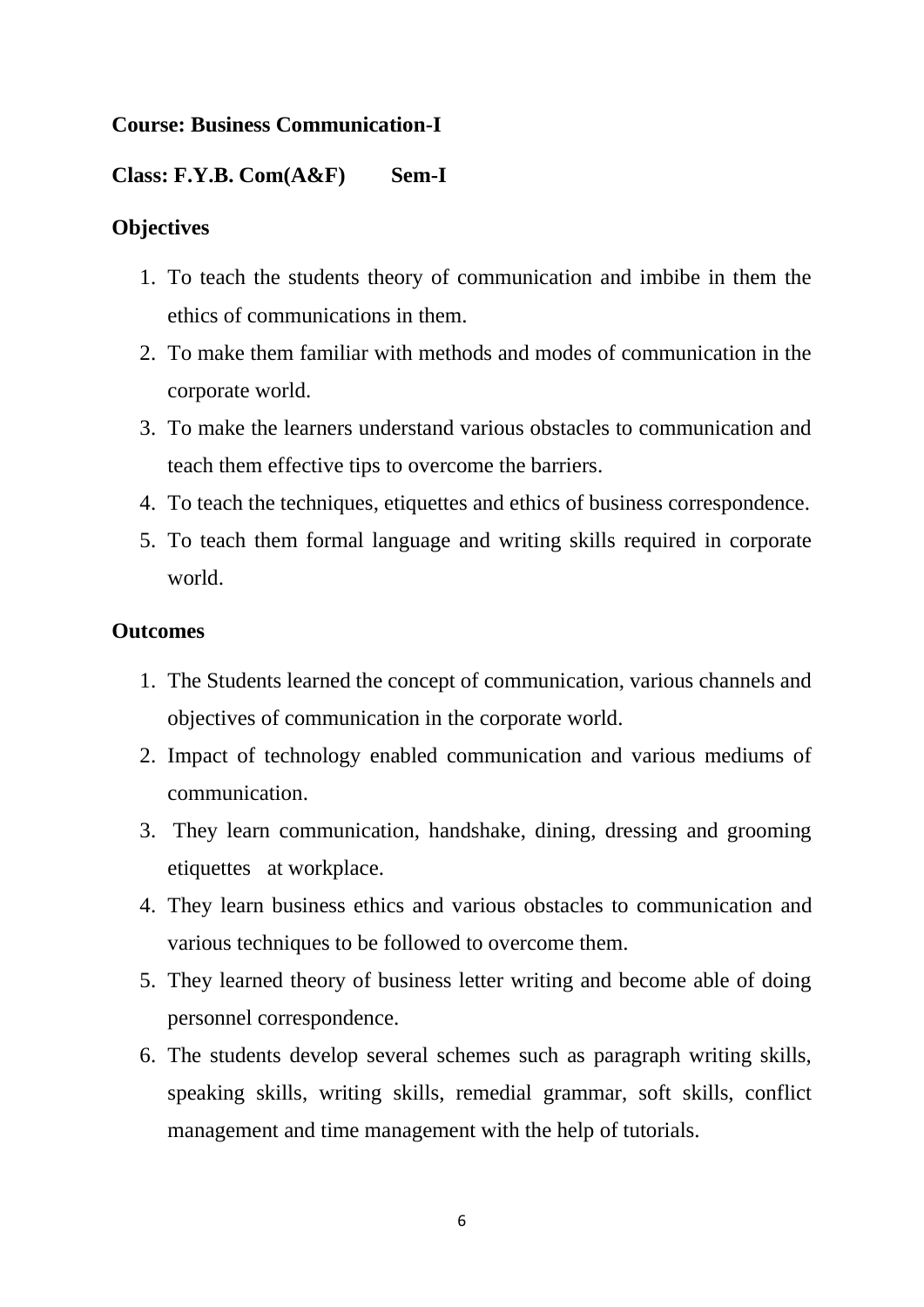# **Course: Foundation Course-I**

## **Class: F.Y.B. Com(A&F) Sem-I**

## **Objectives:**

- 1. To educate the youth about various social, political, constitutional factors and improve their morale.
- 2. To make them value and respect the unity in diversity.
- 3. To increase their morale and make them responsible citizen.

## **Course Outcomes:**

- 1. The course familiarizes the students with the diversity of Indian society appreciates its distinctiveness.
- 2. It improves the morale of the students by sensitizing them about the inequalities faced by the people of because of gender, violence, disabilities, etc.
- 3. The course helps the students to understand the cause and effects of conflicts that arise due to communalism, regionalism and linguistic differences so that they never become a part of it.
- 4. It introduces the Indian Constitution- Preamble, structure, fundamental duties of the citizens and other crucial values so that the students know their duties and responsibilities towards the nation.
- 5. It also familiarizes students with the political processes, party systems and encourages their participation for betterment of country.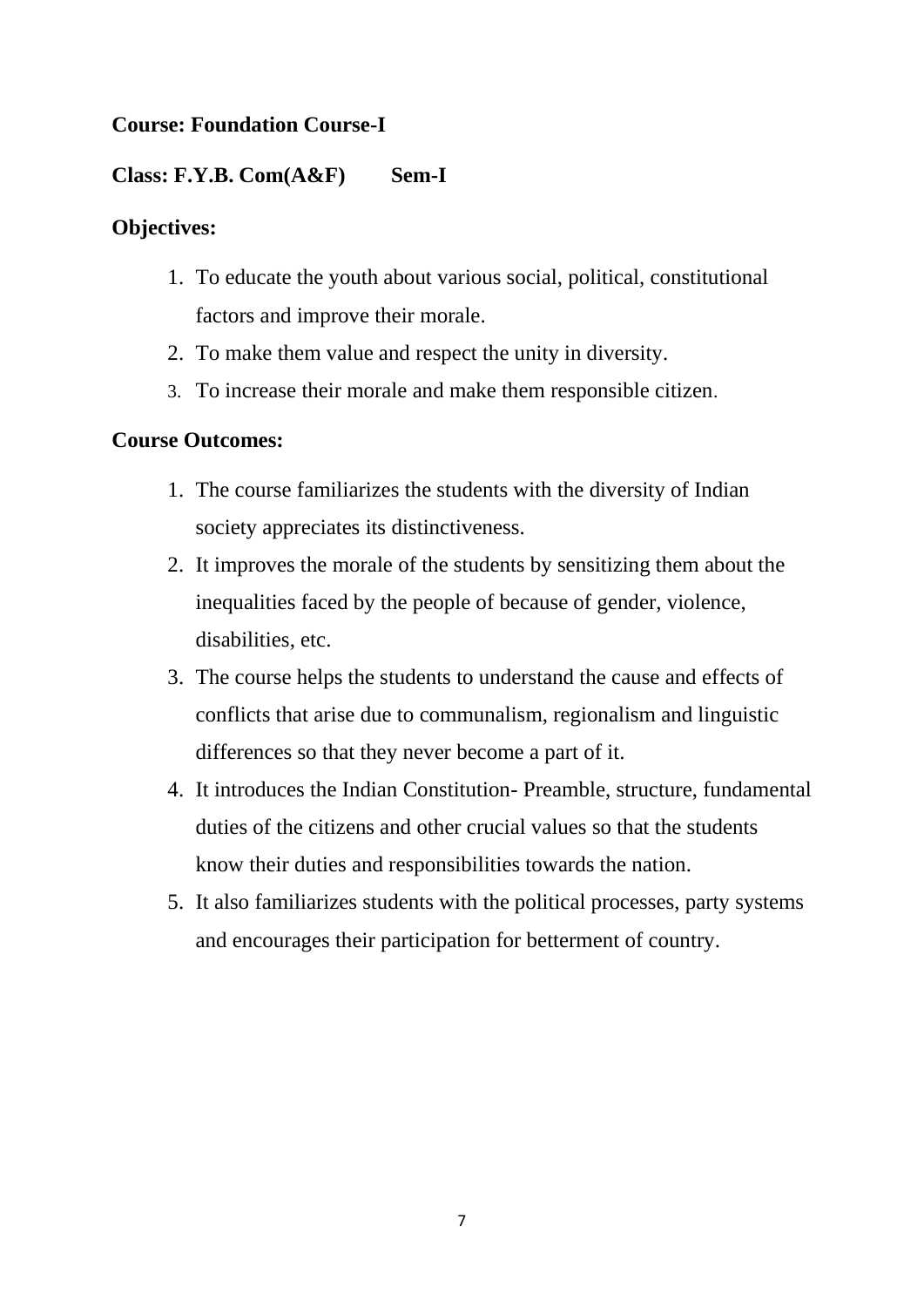# **Course: Financial Accounting-II (Semester II): Objectives:**

- 1. To enable the students to learn principles and concepts of Consignment & Branch Accounting.
- 2. To enable the students to learn the Accounting for Single Entry System
- 3. The student will get thorough knowledge on the accounting practice prevailing in Consignment & Branch and other allied aspects.
- 4. To find out the technical expertise in maintaining the books of accounts related to Fire Insurance Claim
- 5. To encourage the students about maintaining the books of accounts for further reference.

# **The student will be able to:**

- 1. Acquire conceptual knowledge of Consignor & Consignee
- 2. Identify events that need to be recorded in the accounting records
- 3. Develop the skill of recording financial transactions and preparation of Branch Account
- 4. Describe the role of accounting information and its limitations
- 5. Equip with the knowledge of accounting process and preparation of final accounts of Sigle Entry System
- 6. Identify and analyze the reasons for the difference between Cost Price and Invoice Price Under Debtor and stock Debtor system of Branch Accounting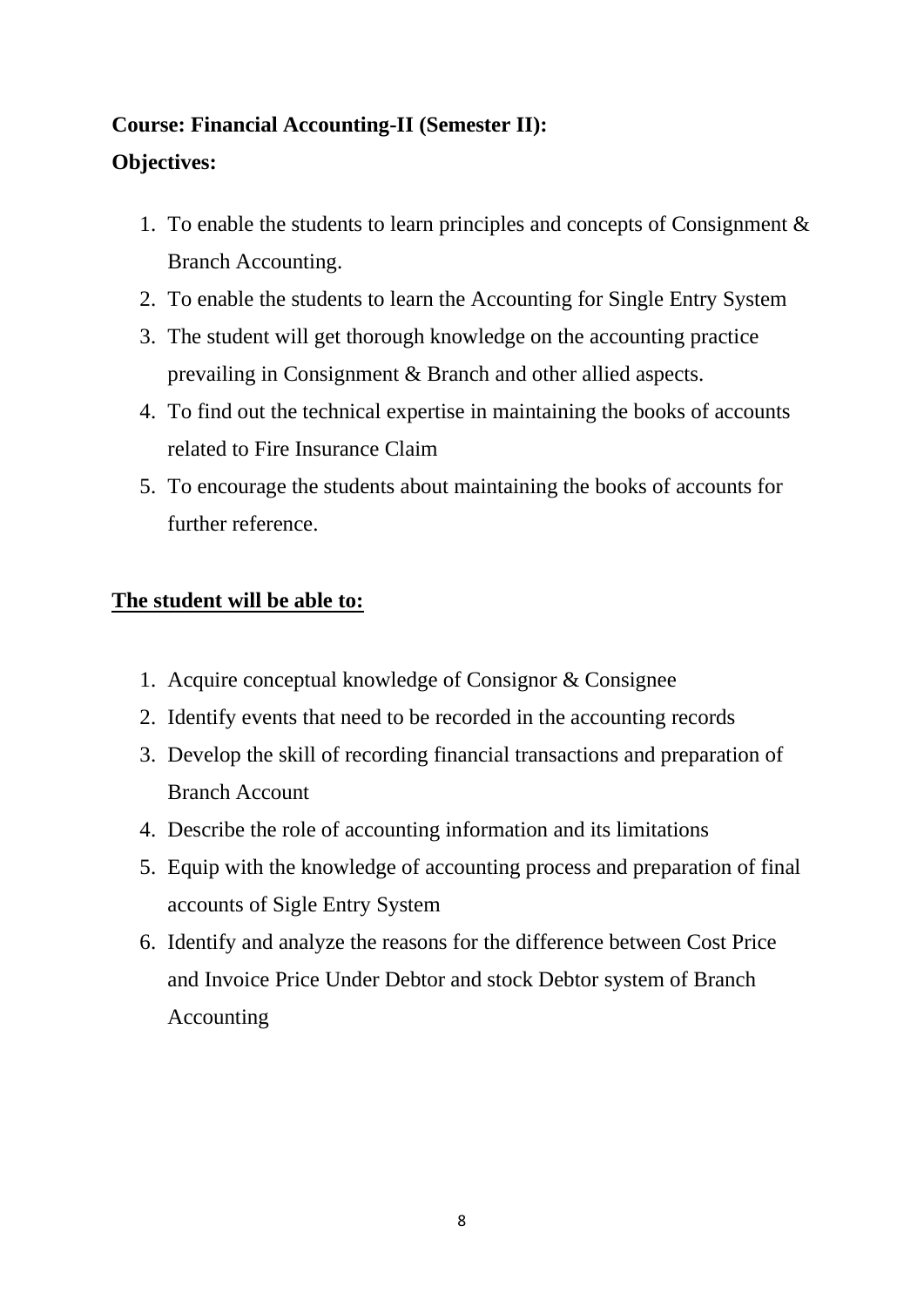## **Course: Business Law Sem-II**

## **Objectives:**

- 1. To study Indian Contract Act -1872
- 2. To study Sale of Goods Act-1930
- 3. To learn Negotiable Instruments Act -1881.
- 4. To learn Consumer Protection Act,1986.

- 1. Studied the basic concept of contract, definition, agreement, valid contract and classification of contract.
- 2. Learner learned the rights and obligations arising out of a contract are honoured.
- 3. Students learned how to form of contract of sale.
- 4. Students know the importance of goods, price, condition, warranties and transfer of properties in goods under the sale of goods act 1930.
- 5. The students were able to understand the act regulate the issues in negotiable instrument act 1881.
- 6. The students gained knowledge about legal protection to different mercantile instruments.
- 7. Learner learned the consumer protection act provide better and allround protection to consumer.
- 8. Studied the basic concept of consumer awareness on protected against marketing of goods and services which are hazardous to life.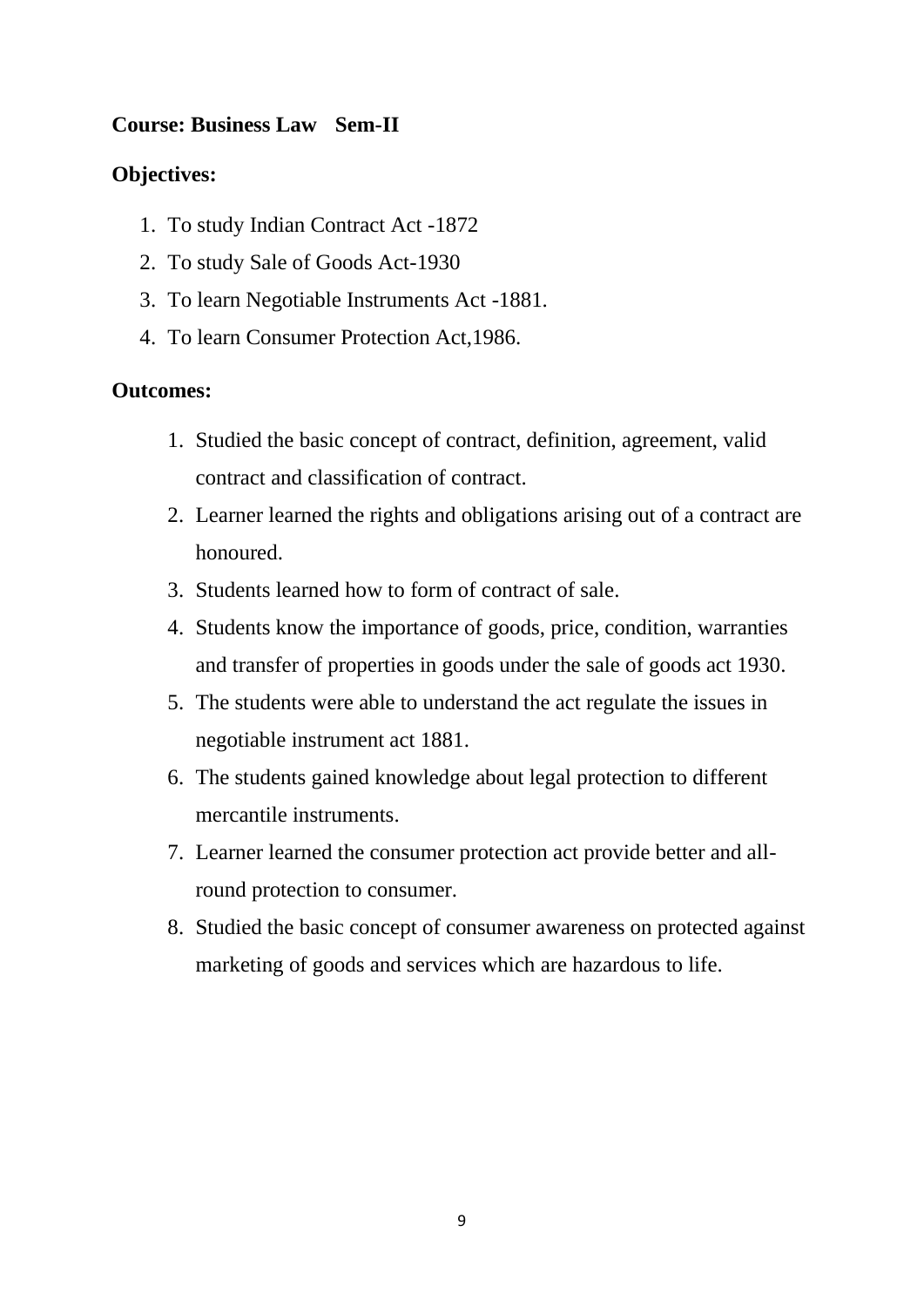# **Course: Business Communication-II**

# **Class: F.Y.B. Com(A&F) Sem-II**

## **Objectives:**

- 1. To imbibe the skills of group communication in the learners and make them capable of facing interviews, meetings, conferences, public relations, etc.
- 2. To teach them power point presentation preparation and impart them with effective presentation skills.
- 3. To teach the students the formatting and drafting of business correspondence letters.
- 4. To teach them technicalities of writing and language skills.

- 1. The students learn the principles of effective presentation and learn the usage of graphics, effects, etc.
- 2. The students Learn various techniques and methods of group discussions, interview preparation, importance of committees, types and importance of conferences.
- 3. They learn various formats of drafting trade letters, consumer grievances letters and letter under Right to Information (RTI) Act.
- 4. They Learn remedial grammar used for drafting of reports, summarization.
- 5. The techniques of writing book reviews so that they learn summarization and mock interviews are conducted.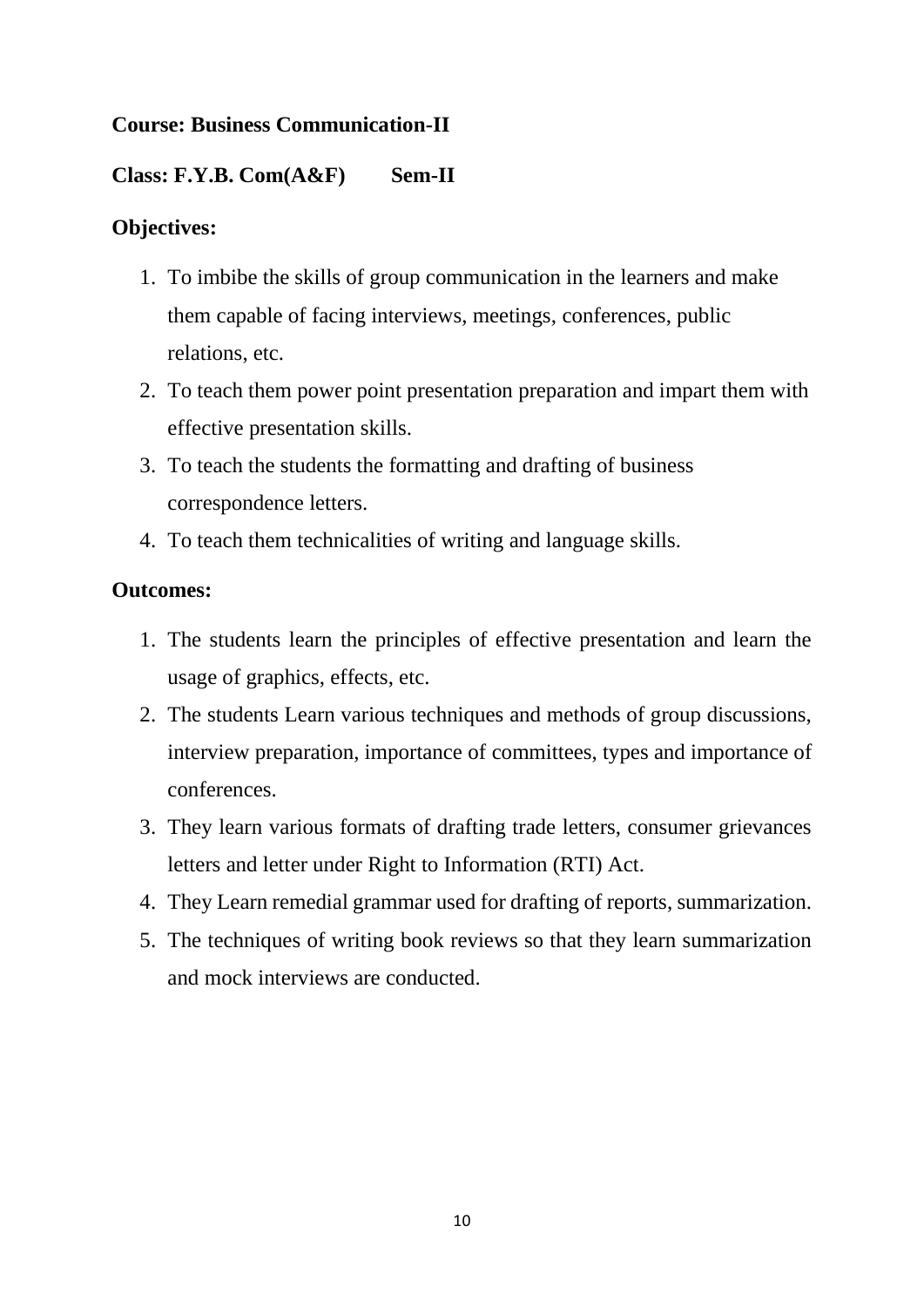#### **Course: Innovative Financial Services**

#### **Class: F.Y.B. Com(A&F) Sem-II**

#### **Objectives:**

- 1. To introduce students with the concept of financial services its objectives, functions, scope and regulatory frame work.
- 2. To introduce the factoring, forfaiting, bill discounting with its theoretical framework as well as advantages & disadvantages.
- 3. To make students familiar with issue management, intermediaries, stock broking and securitisation with all their mechanisms and importance.
- 4. To educate them about various finance available in the form of lease financing, hire purchase, housing finance and venture capital.
- 5. To make them aware of various availability of consumer finance and services of credit rating agencies.

- 1. The students learn the about various financial services like banking, capital markets, insurance, merchant banking, venture capital their importance and functioning along with their pros and cons.
- 2. They learn the regulatory framework of the financial services and their mechanism.
- 3. The learn the newly arising concepts of factoring, forfaiting, bills of exchange and are able to differentiate between them.
- 4. The students learn about issue management, underwriting of securities, stock broking and derivative trading.
- 5. They learn the whole process of securitisation and new guidelines on securitisation so that they learn overall banking procedure for it.
- 6. They learn to compensate their future requirements through lease financing and the methods of hire purchase systems.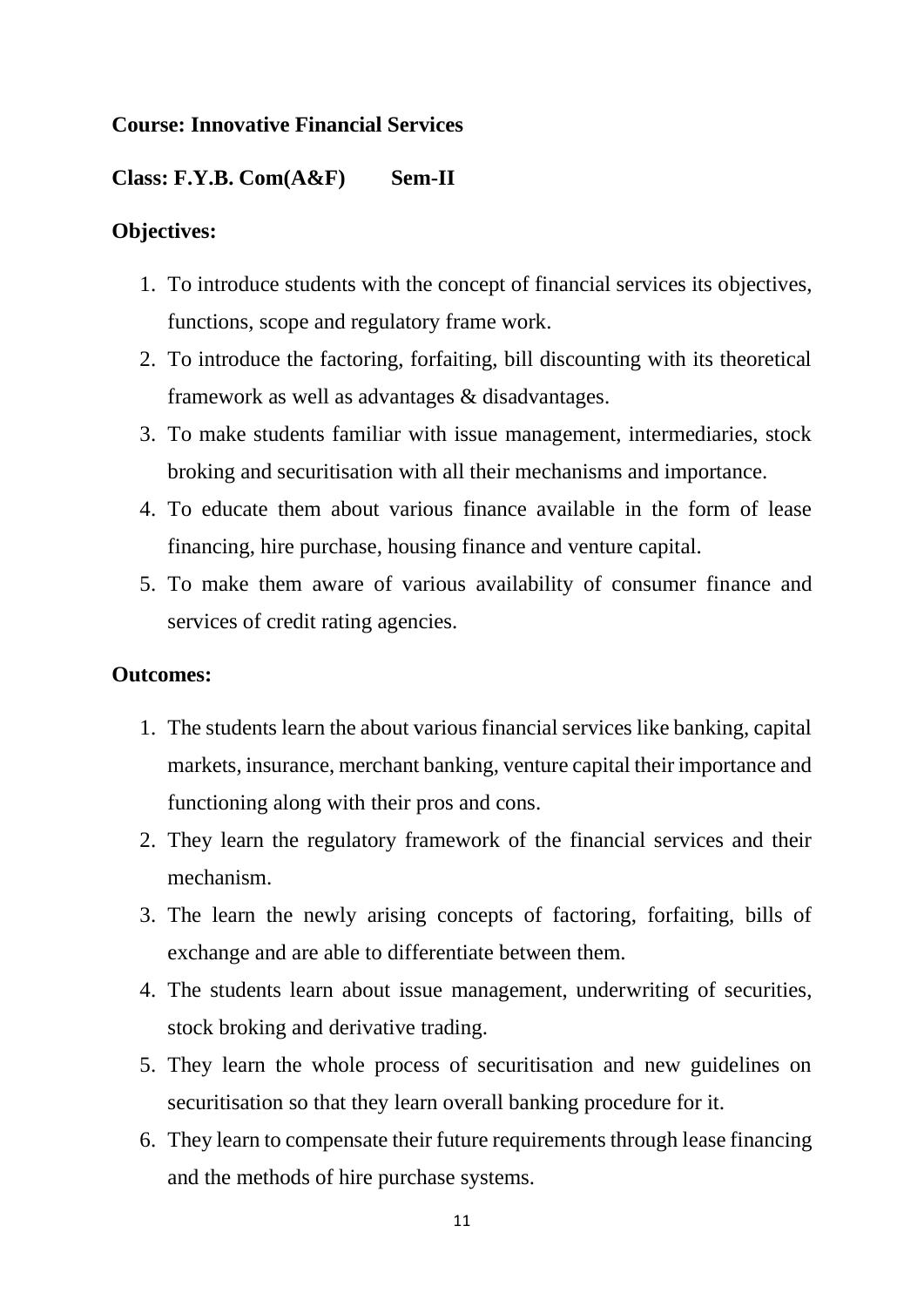- 7. The students gain in depth knowledge of the housing finance industry its sources, asset liability management and fair practice codes for HFC's.
- 8. They learn the about consumer finance its mechanism, terms, pricing, advantages and disadvantages of consumer finance.
- 9. They learn about the growth of plastic money and various precautions to prevent fraud and misuse of plastic money and Consumer Protection.
- 10.They learn the role of credit rating agencies, their origin, features, grading, advantages and limitations in details.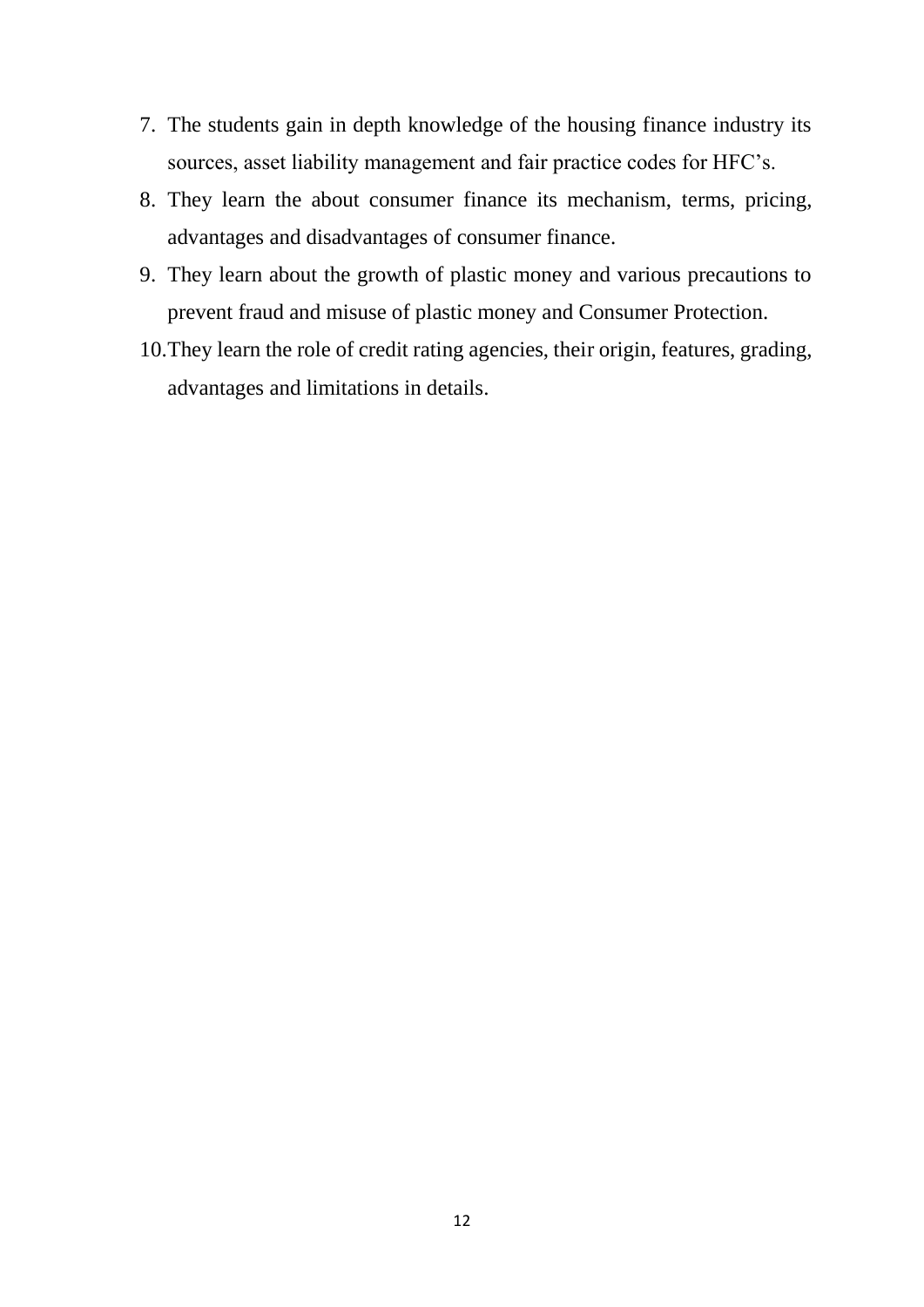# **Course: Foundation Course-II**

#### **Class: F.Y.B. Com(A&F) Sem-II**

#### **Objectives:**

- 1. To make the students capable of facing the globalization with due concern to Human Rights.
- 2. To make them understand ecology, environment and make them aware of sustainable development.
- 3. To help them to overcome contemporary societal challenges.

#### **Course Outcomes:**

- 1. The course educates the students about globalization, its impact and challenges.
- 2. It creates awareness about human rights with special reference to fundamental rights stated in the constitution.
- 3. The course alarms the importance of environment studies and motivate student to have a sustainable development.
- 4. It highlights the causes and effects of stress and thereby states significance of values, ethics that students need to follow to curb the conflicts.
- 5. The course teaches stress management by various theories and help students to know their role towards building peace and harmony in the society.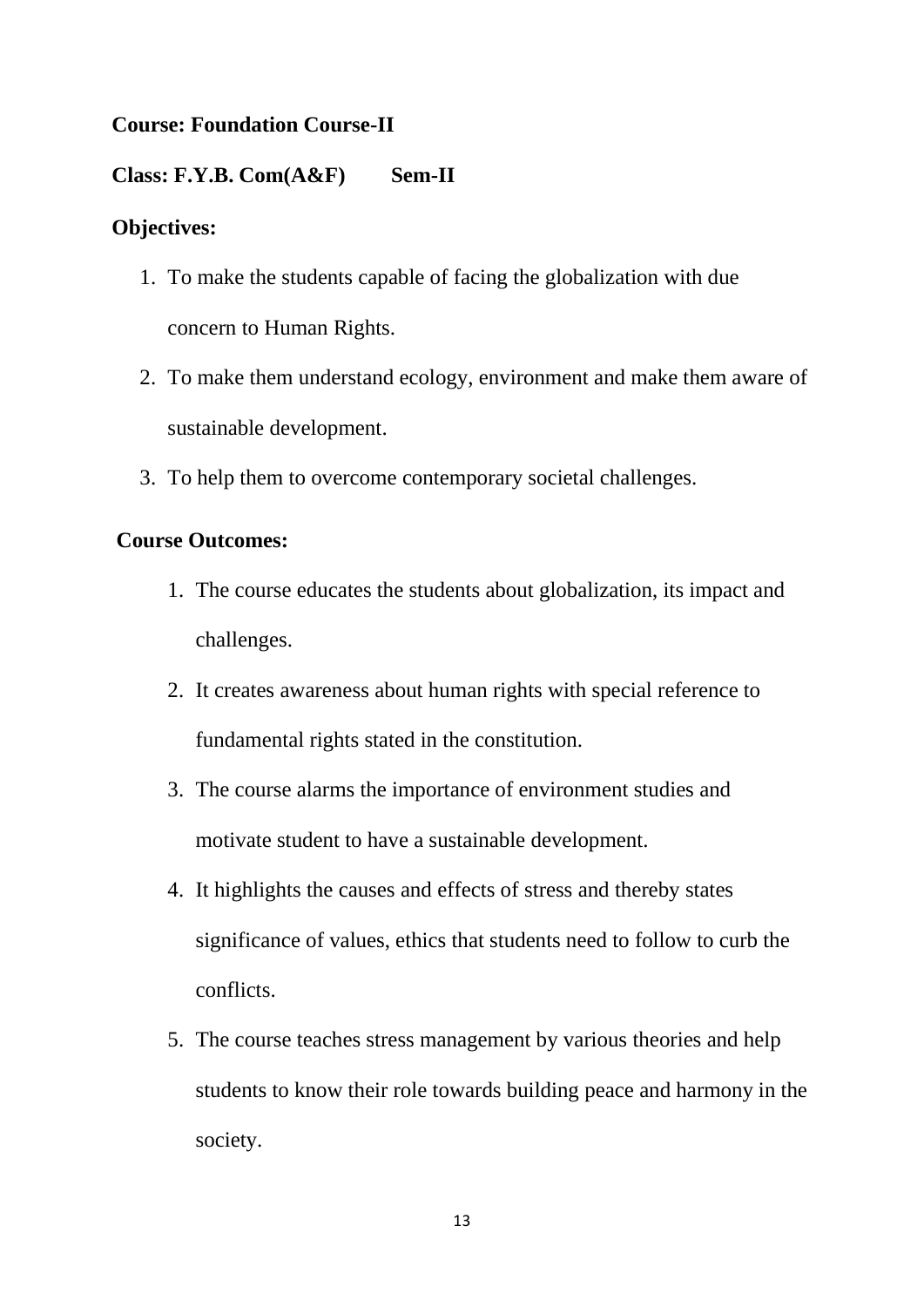# **Course: Auditing Sem II:**

# **Objectives:**

- 1. To teach the students basics of Auditing and accounting concepts relevant to auditing.
- 2. To make the students understand how to carry out Audit planning, programme and maintaining Audit notebook.
- 3. To familiarize the students about the Auditing Techniques used and usefulness of Internal Audit.
- 4. To imbibe the students about Internal Vs External Audit.

- 1. They understood the concept of auditing and its principles. They also were able to learn various types of Audit conducted by auditor.
- 2. They acquired the knowledge on how Audit planning is done and how to make the audit Programme, Audit working paper and Audit notebook.
- 3. They gained the knowledge about various techniques used by an Auditor such as Audit sampling, Test checks, Internal checks etc.
- 4. They were able to distinguish between internal and external Audit and Evaluation of internal Audit by statutory Auditor.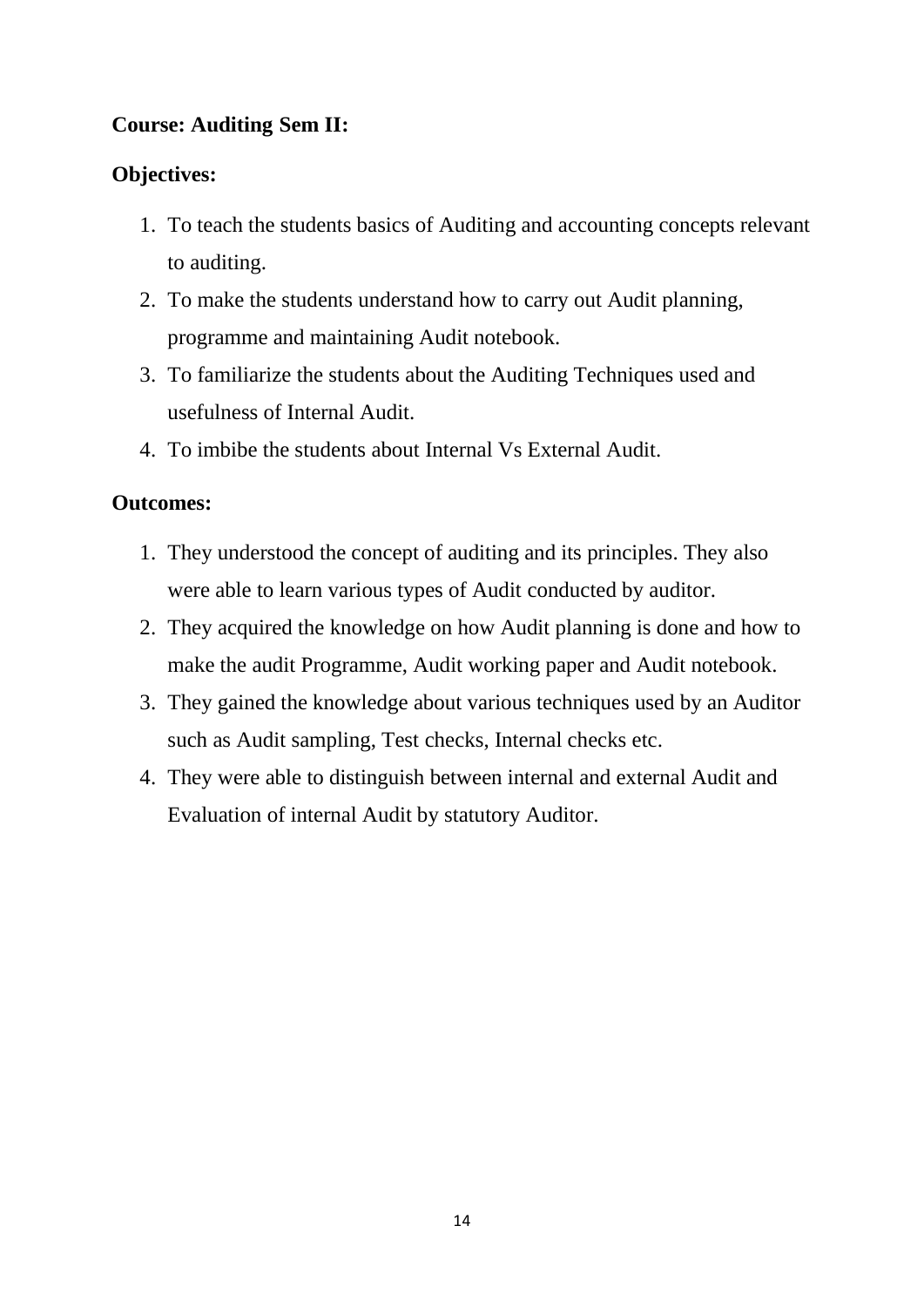## **Course: Business Mathematics Sem-II**

## **Objectives:**

- 1. To introduce students with the various concepts of mathematics used in business and accounting.
- 2. To teach them calculation of ratios, proportion, variation, profit and loss.
- 3. To enable them calculate loan and investment earnings and payments through interest and annuity.
- 4. To guide them with proper calculation of share values and mutual funds.

- 1. They learn the concept of ratio and calculation of continuous ratio, inverse ratio.
- 2. They understand the concept of proportions and are able to compute direct proportion, inverse proportion.
- 3. They learn the concept of variations and are able to compute inverse variations, joint variations.
- 4. The students learn the calculations of profit and loss. They are able to calculate trade discount, cash discount, commission and brokerage on sales.
- 5. They learn the concept of interest, annuity, equated monthly instalments, and their calculations.
- 6. They learn the terminologies related to shares and mutual funds computation of their returns, entry and exit loads.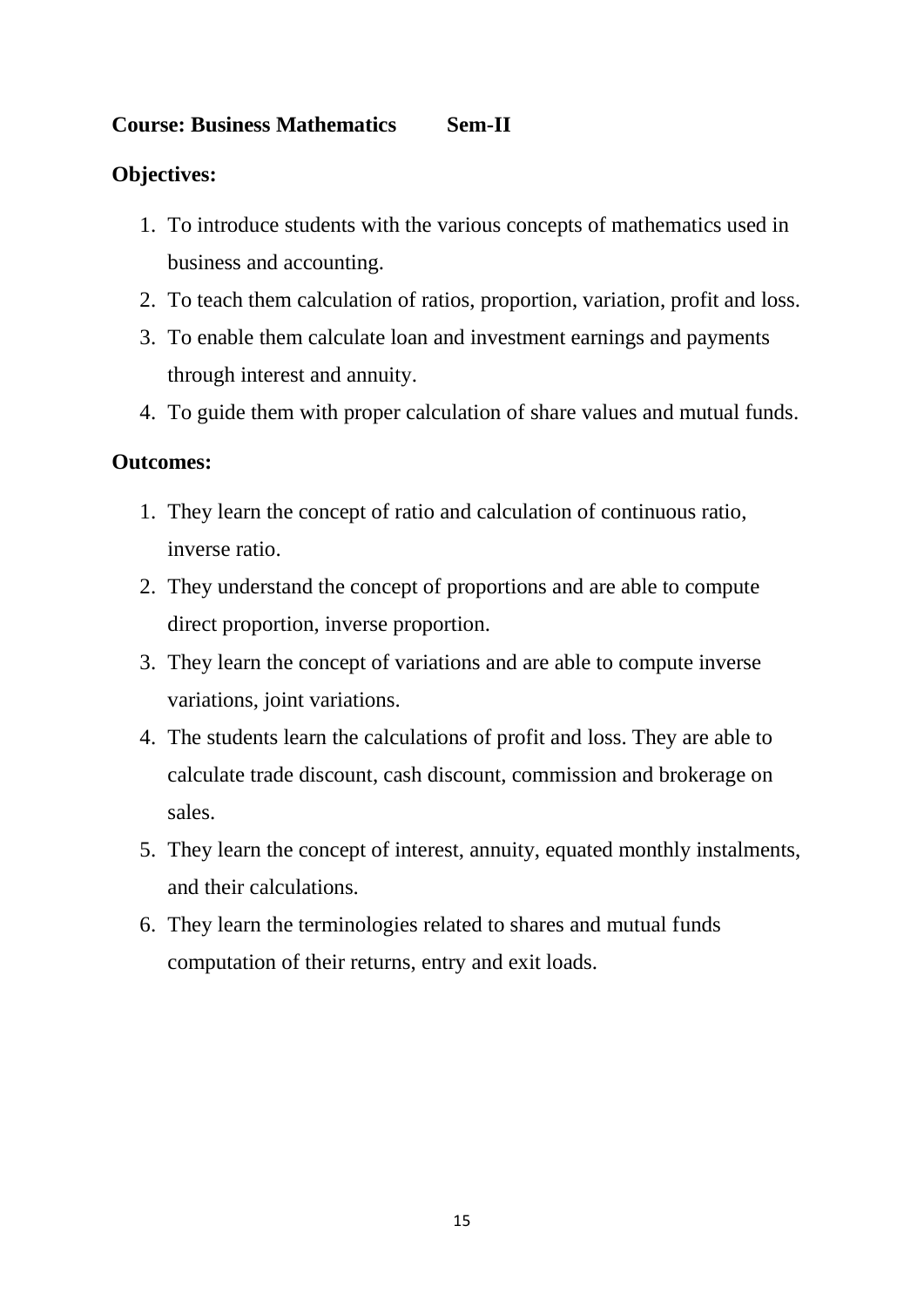# **COURSE OUTCOMES- S.Y.B. Com(A&F) (Semester III)**

## **Course: Financial Accounting-III**

## **Objectives:**

- 1. To develop conceptual understanding of accounting for various foreign business Transactions and its effects on the fluctuation of currency.
- 2. To develop accounting knowledge and its application in different condition such as Amalgamation, Dissolution, Liquidation etc.
- 3. To teach the students on how the creditors are paid after a firm is dissolved.
- 4. To imbibe the knowledge about conversion of partnership firm into a limited company.

- 1. Students were able to learn how dissolution takes place in a firm and gradual realization of assets for cash distribution among creditors.
- 2. Students have achieved the understanding of preparation of Final accounts for Partnership firm including the cases of Death, Retirement and Admission of a partner.
- 3. Students gained knowledge on Fluctuation of foreign Currency and its valuation during Import and Export.
- 4. They learned the accounting treatment required during amalgamation of old companies and formation of new company.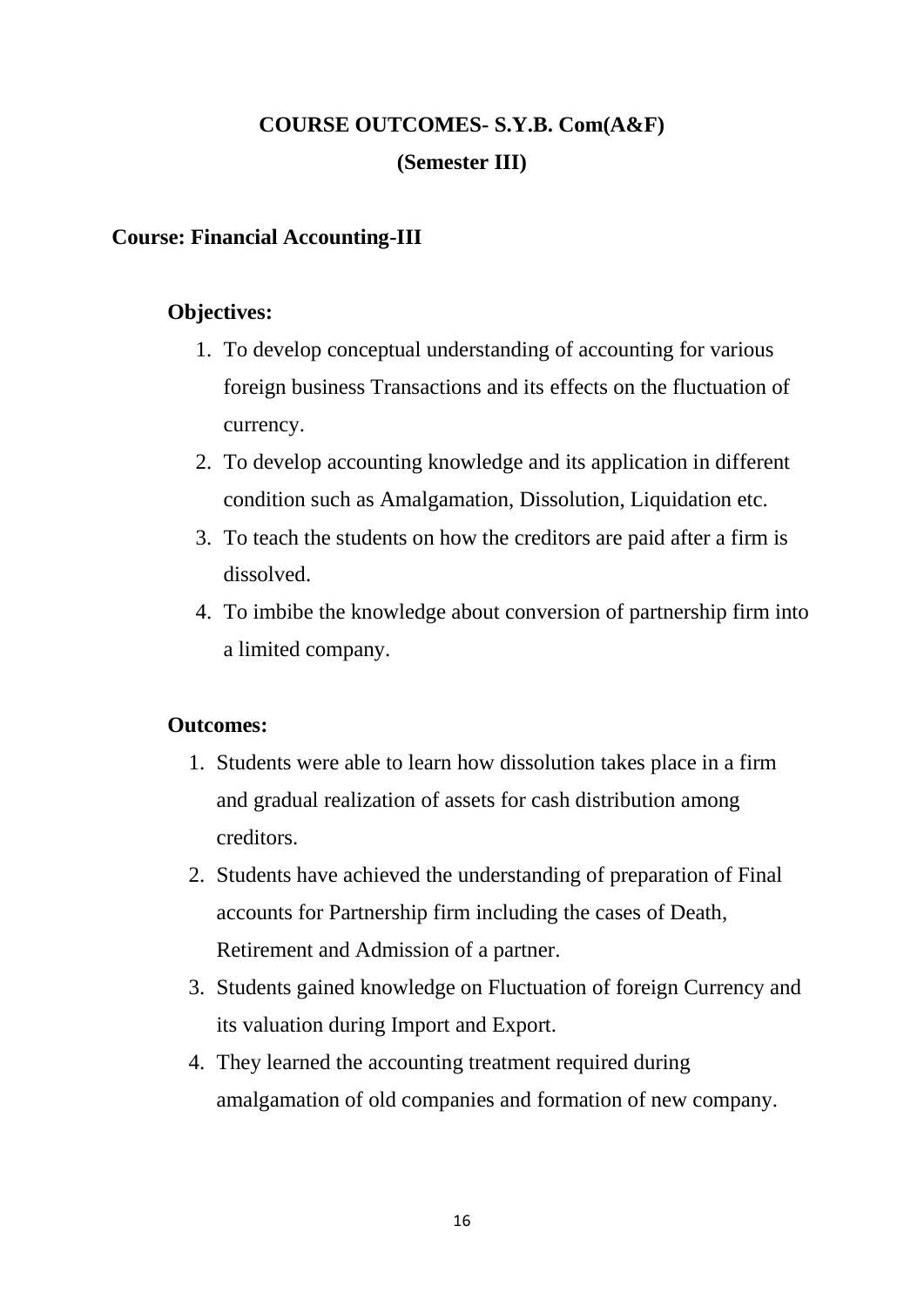5. They were able to differentiate the accounting adjustment and understand the difference between amalgamation of companies and conversion of firms into limited company.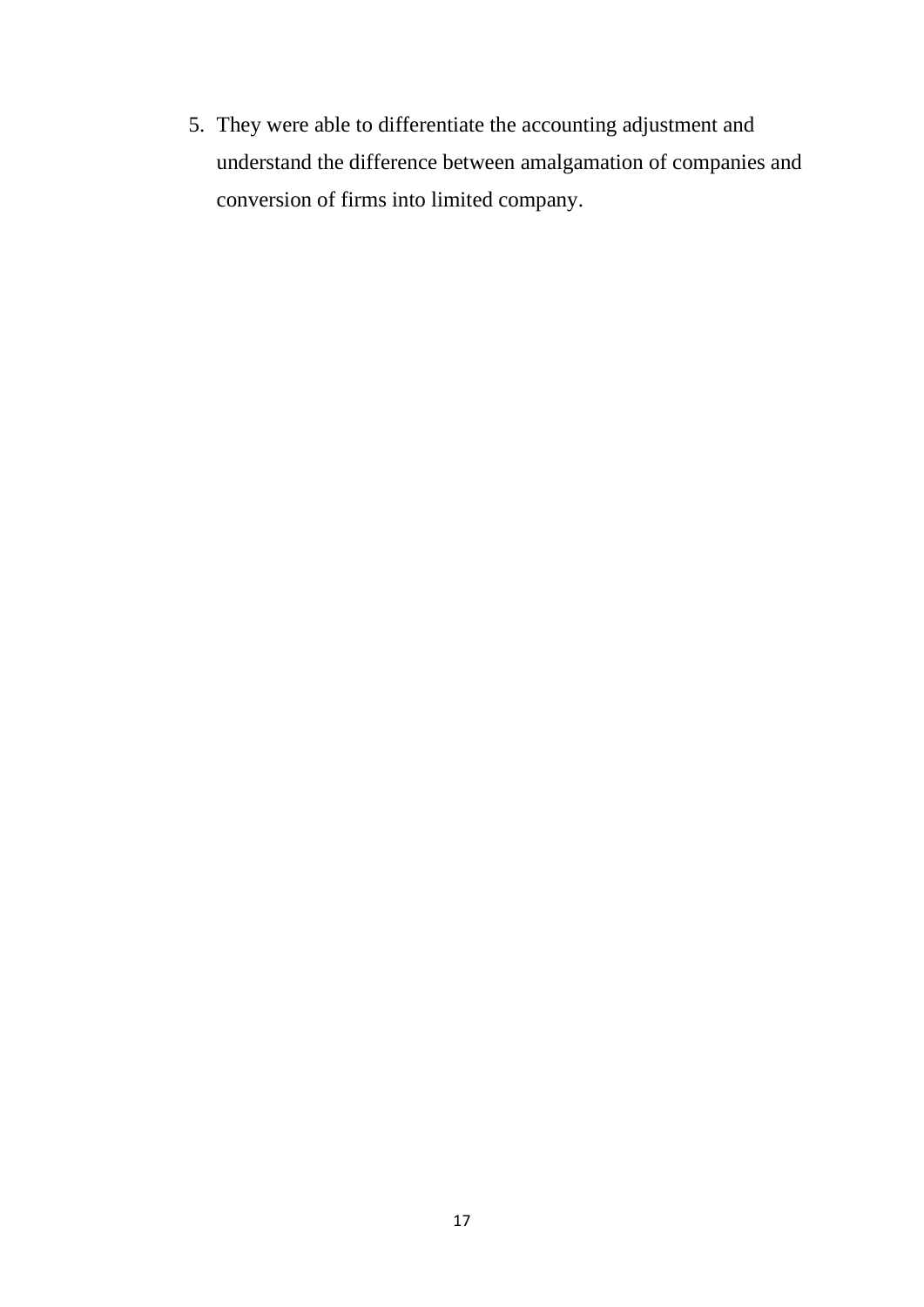# **Cost Accounting- II:**

# **Objectives:**

- 1. To enable the students to learn principles and concepts of Cost Accounting.
- 2. To understand Basic Cost concepts, Elements of cost and cost sheet.
- 3. Providing knowledge about difference between financial accounting and cost accounting.
- 4. Ascertainment of Contact and Process Cost.
- 5. Student's Capability to apply theoretical knowledge in practical situation will be increased.
- 6. The student will get thorough knowledge on the accounting practice prevailing in Contract and other allied aspects.
- 7. To find out the technical expertise in maintaining the books of accounts related to Contract & Process Costing
- 8. To encourage the students about maintaining the books of accounts for further reference.

- 1. Acquire conceptual knowledge of Cost concepts & Elements of cost.
- 2. Identify events that need to be recorded in the Cost accounting records
- 3. Develop the skill of recording difference between Contact and Process **Costing**
- 4. Describe the role of Cost accounting Methods and its limitations
- 5. Equip with the knowledge of accounting process and preparation of Contract and other allied aspects.
- 6. Identify and analyze the reasons for the difference between financial accounting and cost accounting under Reconciliation Statement.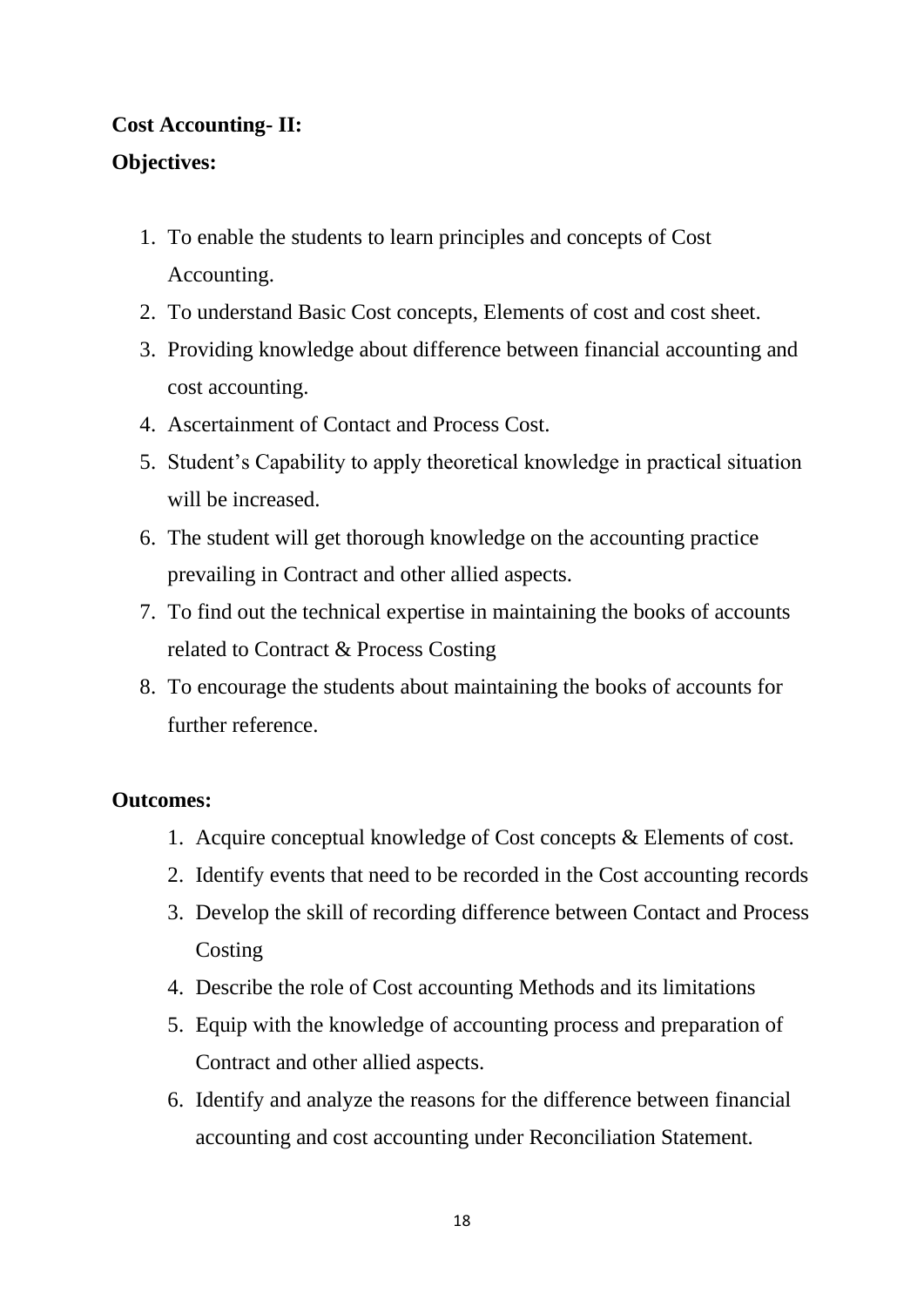#### **Direct Tax- I (Semester III):**

#### **Objectives:**

- 1. To enable the students to learn principles and concepts of Taxation
- 2. Students will be versed in the fundamental concepts of Income Tax and different aspects of tax.
- 3. Students can understand Income Tax system properly, and can get the knowledge of different tax provisions.
- 4. Students will be able to demonstrate progressive learning of various tax issues and tax forms related to individuals. Students will be able to demonstrate knowledge in setting up a computerized set of accounting books
- 5. To give knowledge about preparation of Computation of Incomes and Submission of Income Tax Return under the Income Tax Act, 1961.
- 6. To understand Basic concepts regarding Income, Previous & Assessment Year
- 7. Providing knowledge about difference between Direct and Indirect Tax.
- 8. Student's Capability to apply theoretical knowledge in practical situation will be increased.
- 9. The student will get thorough knowledge on the tax practice prevailing in Various Heads of Incomes
- 10.To find out the technical expertise in maintaining the Computation of Incomes related to Deduction under chapter VI A

- 1. Acquire conceptual knowledge of Direct and Indirect Tax.
- 2. Acquire the complete knowledge of basic concepts of income tax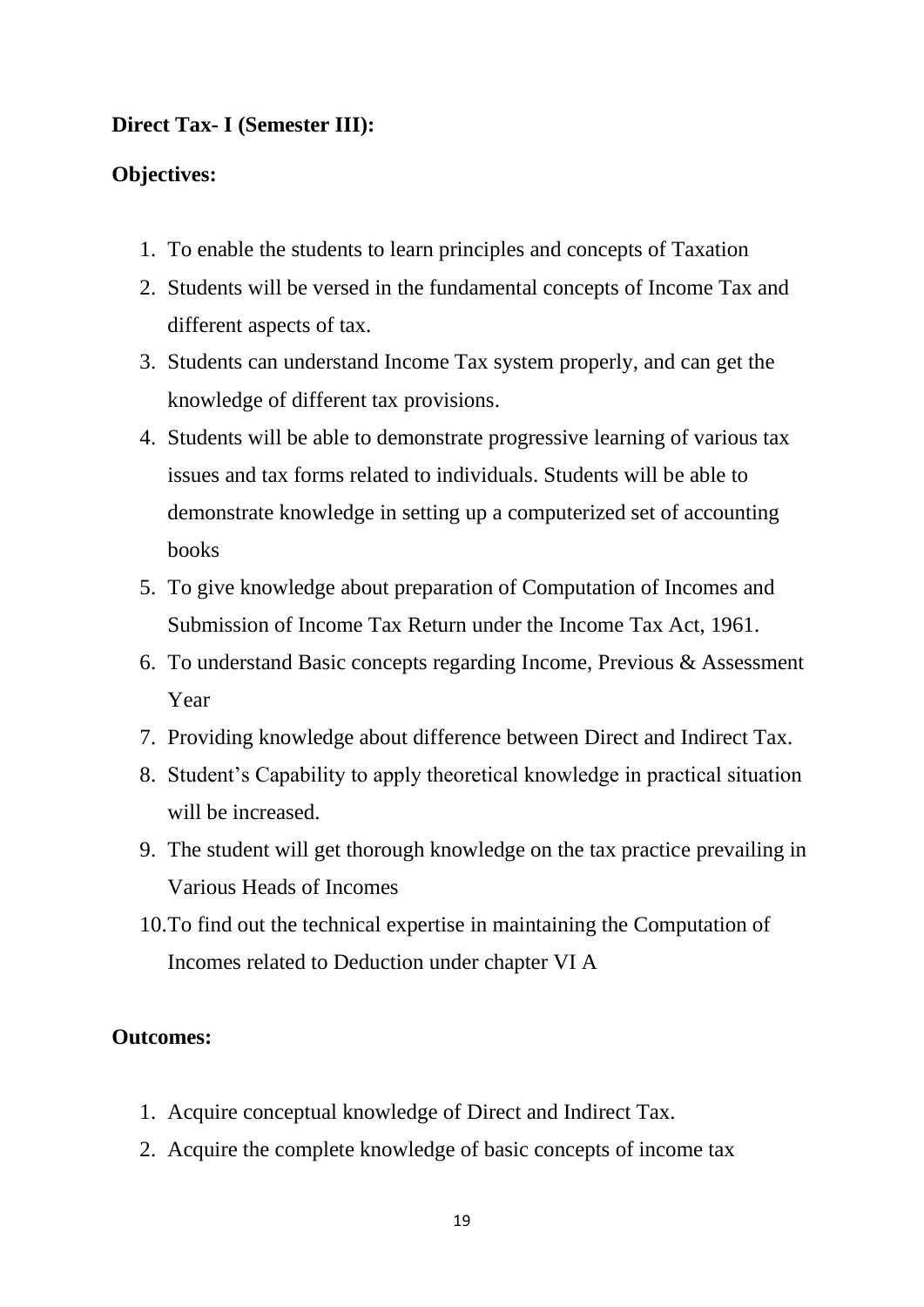- 3. Understand the concept of exempted incomes.
- 4. Understand the provisions of agricultural income
- 5. Calculate Residential status of a person.
- 6. Identify and comply with the relevant provisions of the Income Tax Act as it relates to the income tax of individuals
- 7. Compute the income under the head" Income from Salary"
- 8. Compute income under the head "Income from House Property"
- 9. Compute income under the head "Income from Business or Profession"
- 10.Develop the skill of recording difference between Direct and Indirect Tax.
- 11.Describe the role of Income Tax in Growth of Country.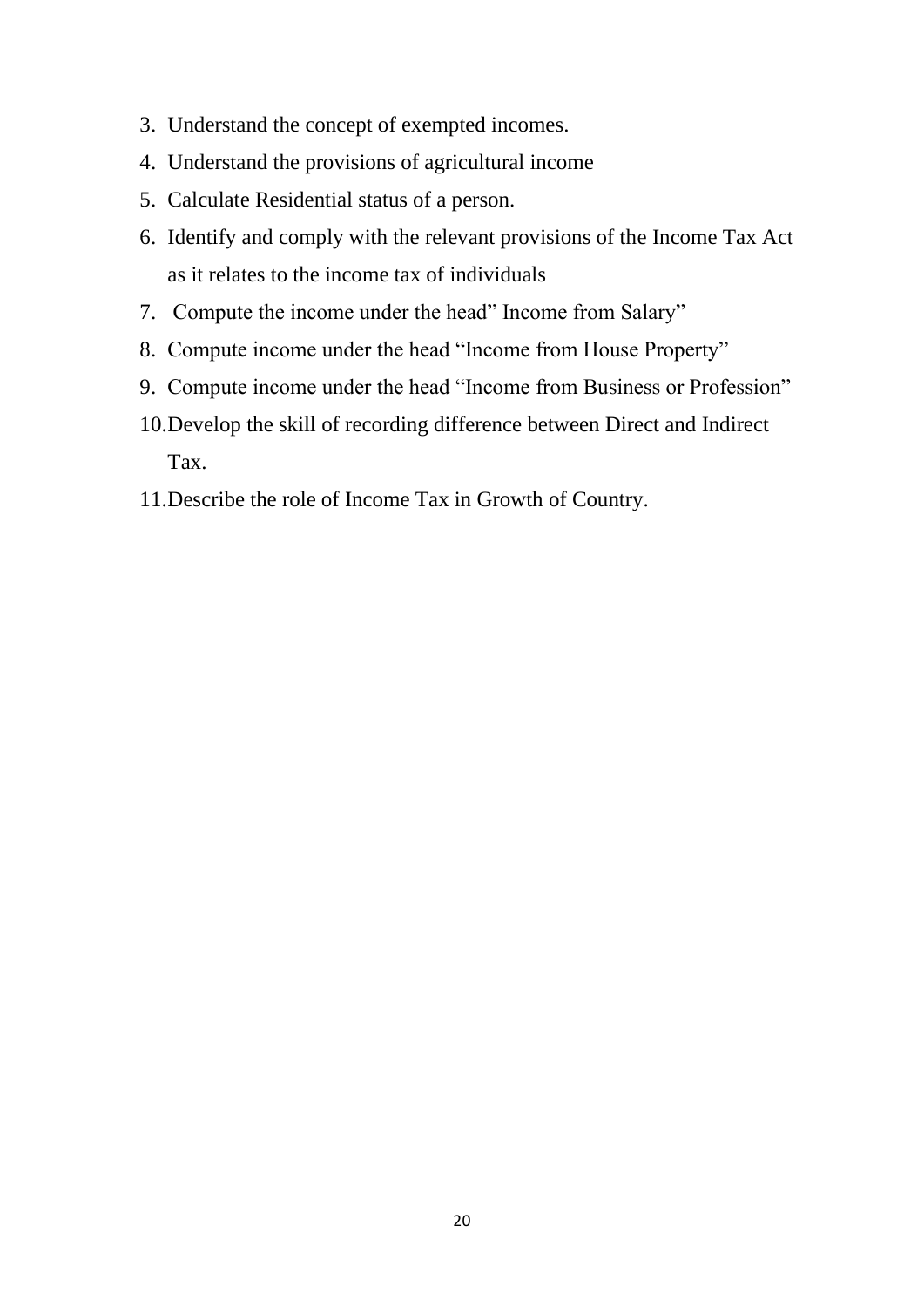### **BUSINESS LAW**

#### **Objectives:**

- 1. To study the Indian partnership Act-1932
- 2. To study the Limited Liability Partnership Act -2008.
- 3. To study Factories Act-1948.

#### **OUTCOMES:**

- 1. Studied the basic concept of partnership and company, test for determination of existence for partnership and different kinds of partnership.
- 2. To identify the various types of partner's and their advantages and disadvantages.
- 3. Learner learned the nature of Limited Liability Partnership and how to incorporate of LLP.
- 4. They acquire the knowledge of how company windups and Dissolution.
- 5. They learned different act under factories act manufacturing process, worker's & factory.
- 6. Learner learned the different provisions pertaining to health, safety and welfare.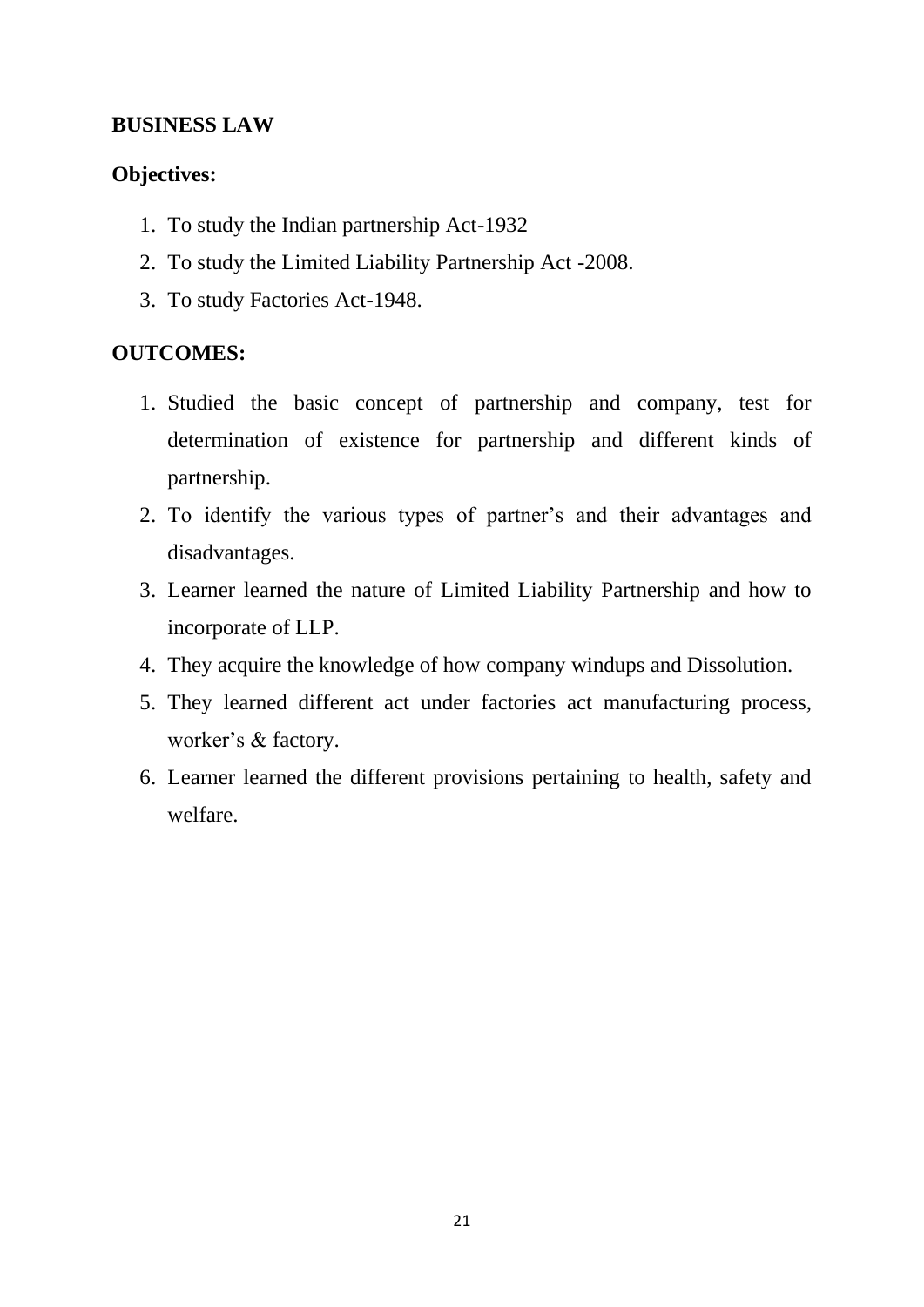## **Economics-II (Macroeconomics)**

# **Objectives:**

- 1. To make the students understand how individual economies and global economy works.
- 2. To introduce some of the facets of macroeconomics that would help the students understand what causes inflation, what monetary & fiscal policy is, how does it work, Balance of Payment.
- 3. To assist students, master the basic concept of macroeconomics so as to enable them to understand and analyse the economy as a whole.

- 1. The students develop a better understanding of the flow of national income, trade cycles, effective demand.
- 2. They learn the consumption and investment function along with the concept of money multiplier.
- 3. They learn the money supply, demand for money and theory of interest rates to have an insight of growing inflation.
- 4. They get the knowledge of the framing and instruments of the monetary policy, the role of government for economic development, the fiscal policy and its instruments.
- 5. The understand the structure of budget, Balance of Payment and also learn various measures to correct disequilibrium.
- 6. The students learn about foreign exchange market, foreign investments, trade policies and its boon and bane for the developing economies.
- 7. Overall the students learn the functioning of the economic system and role of individuals and government for development of economy.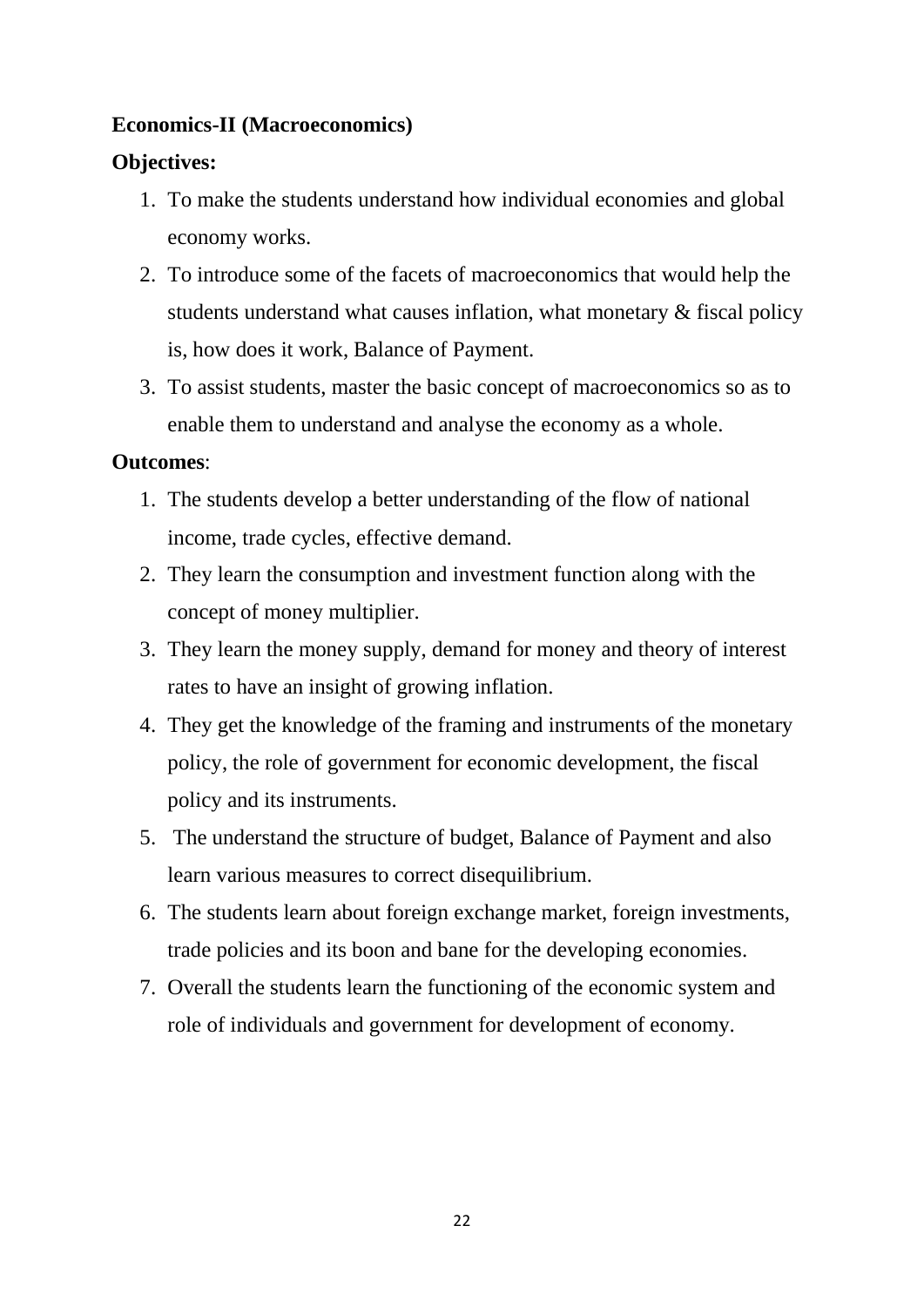# **Course: Foundation Course-III (Financial Market Operations)**

# **Objectives:**

- 1. To give students an overview of Indian Financial System.
- 2. To introduce them with concept of financial market.
- 3. To make them familiar with various avenues of investment.
- 4. To acquaint them with knowledge of various financial services.

- 1. The students learn the reforms taking place in the Indian Financial System since 1990's till date.
- 2. The learn the importance of saving and investment for efficient functioning of the economy.
- 3. They learn about financial systems, its functions and role in economic development.
- 4. They learn about inflation its types, causes and effects.
- 5. They acquire in depth knowledge of the financial markets and various routes to enter the financial markets.
- 6. They learn almost about all the financial instruments like bonds, equities, mutual funds, derivatives, futures, forwards, options, etc.
- 7. The students become aware of various financial services especially about mutual funds, consumer finance, etc so that they can manage their money smartly in future.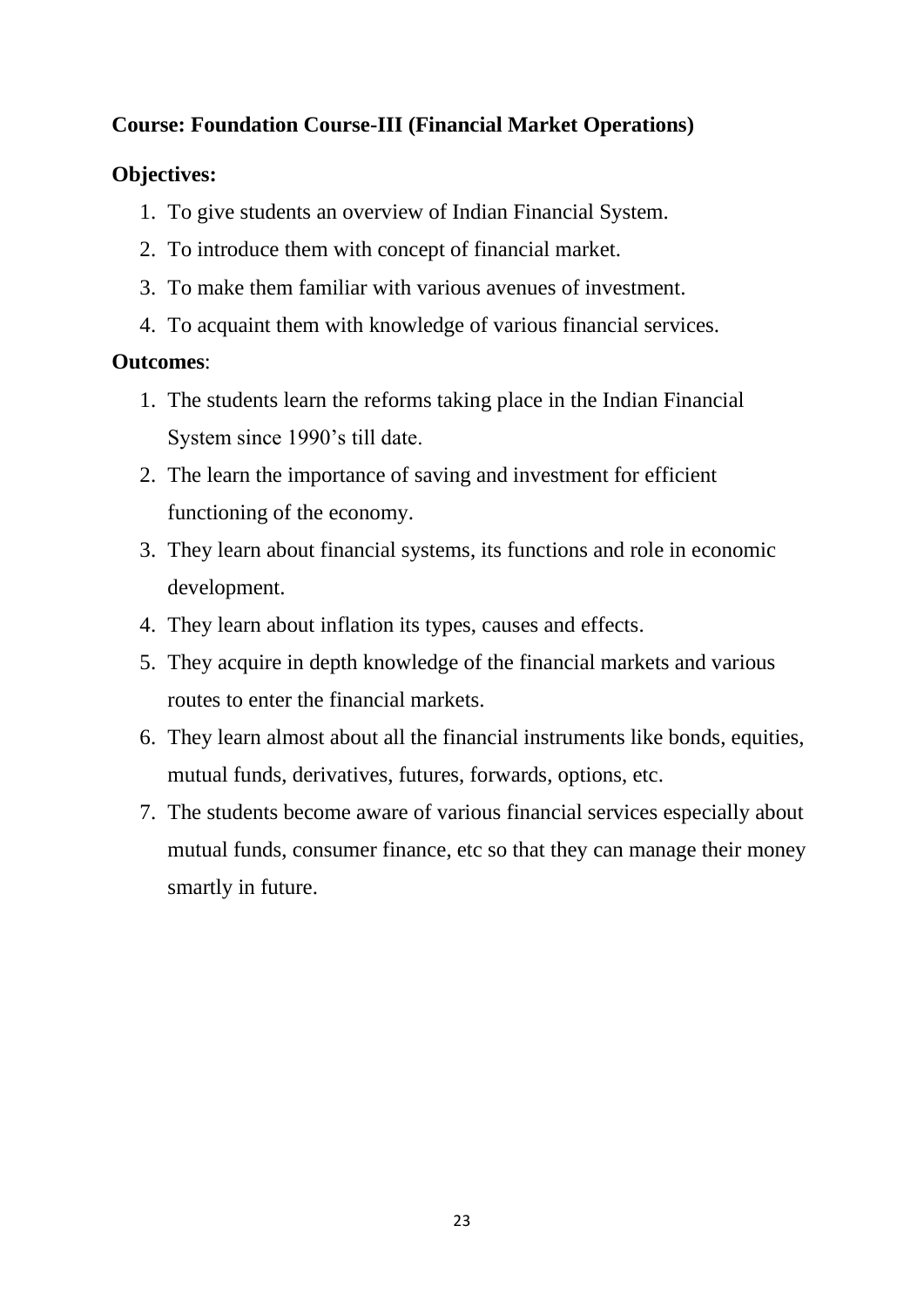## **Subject: Information technology in Accountancy**

# **Objectives:**

- 1. To introduce the students about the history of computers and its parts, Specification and concepts of hardware and Software.
- 2. To enable them with various productivity tools such as Ms Word, Ms Excel, Power point and Using various financial functions and making voucher and template.
- 3. To familiarize the student about the usage of various web browser and information searching tools, creation of email ID and search engine optimization.
- 4. To introduce students on the emerging technologies and Internet
- 5. To imbibe the knowledge on the usages and advantage of Electronic commerce, Utilising its strategies for marketing, sales, Logistics etc.

- 1. Students were able to understand the anatomy of computers along with concept of software & Types of Network Topologies.
- 2. They were able to use the office productivity tools which enabled them to create, Edit, Format various document. Learned to use the formulae in excel sheet, creation of slides with animations etc.
- 3. To give an exposure to the usefulness of Web Browser with the inclusion of sending data through email and search engine optimization.
- 4. They understood how in day to day business operation Electronic Data Exchange (EDI) is used and their payment system.
- 5. They understood the role of E- Commerce and its value chains.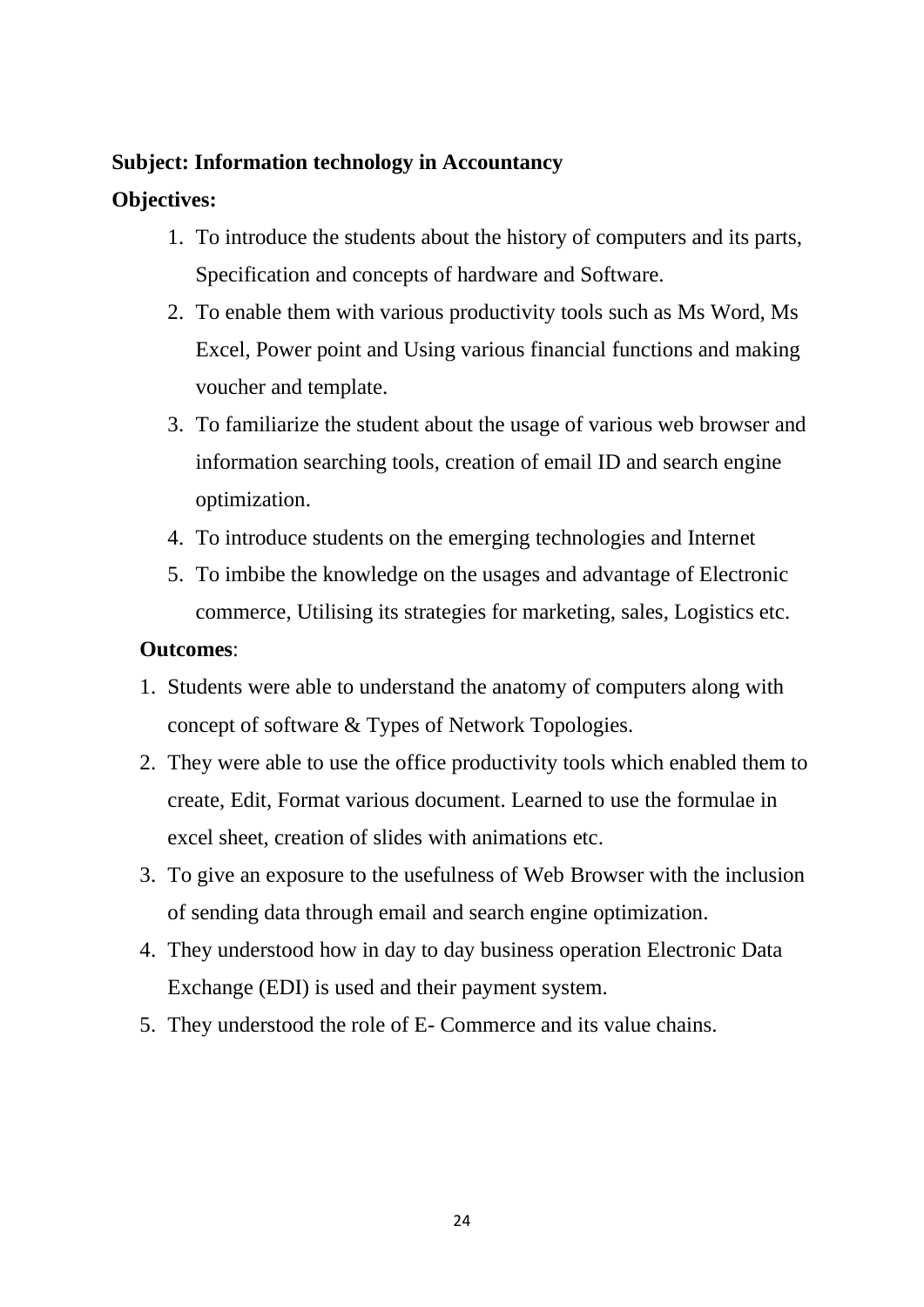# **COURSE OUTCOMES- S.Y.B. Com(A&F) (Semester IV)**

## **Financial Accounting: IV**

## **Objectives**:

- 1. To teach the students redemption of preference share as per companies Act 2013 with the compliance of relevant accounting standards prescribed for such redemption.
- 2. To teach the students various methods of redemption of debentures and its accounting treatments under the provisions of Section 71(1) and (4) of Companies Act, 2013.
- 3. To familiarise the students with relevant provisions related to preparation of Final Accounts of companies.
- 4. To inculcate and ascertain how to bifurcate between pre and post expenses and income in case of incorporation on different basis of allocation.
- 5. To develop knowledge on conversion of foreign branch account in respect of Accounting standard 11.

- 1. The students were able to give various accounting treatment for preference share redemption and creation of Capital redemption reserve for the purpose of redemption.
- 2. Students gained knowledge various terms and conditions for redemption of debentures, writing off discount/loss on issue of debenture and creation of DRR account.
- 3. They understood the disclosure of accounting policy for the preparation of final account of companies by preparing various notes to accounts for the items mentioned in Balance Sheet.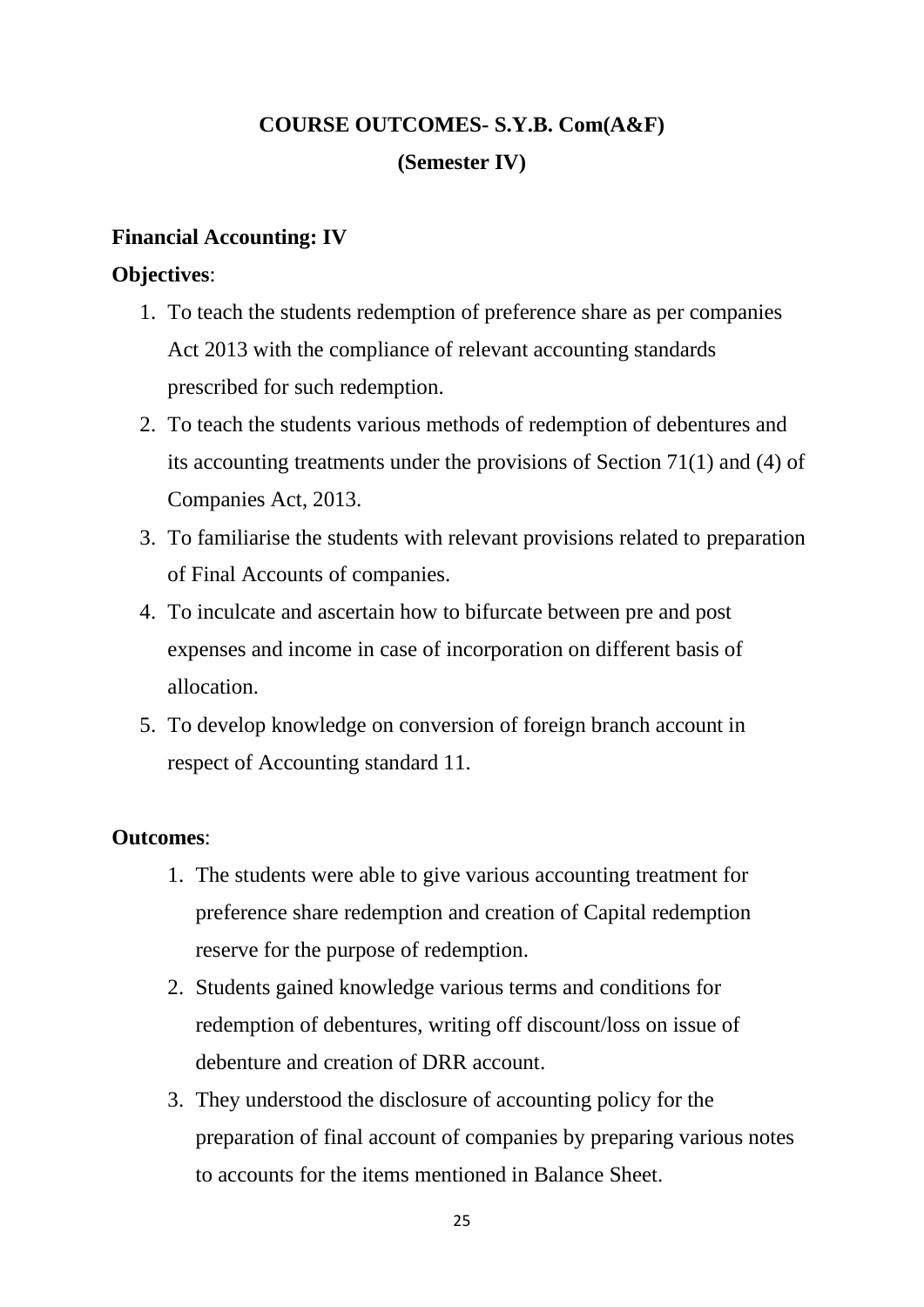- 4. They were able to differentiate between various items stated in trial balance on the basis of Time ratio, Sales ratio and specific ratio for apportionment of various cost/incomes under separate pre and post incorporation column.
- 5. They acquired the knowledge on conversion of foreign branch account with relevant exchange rate.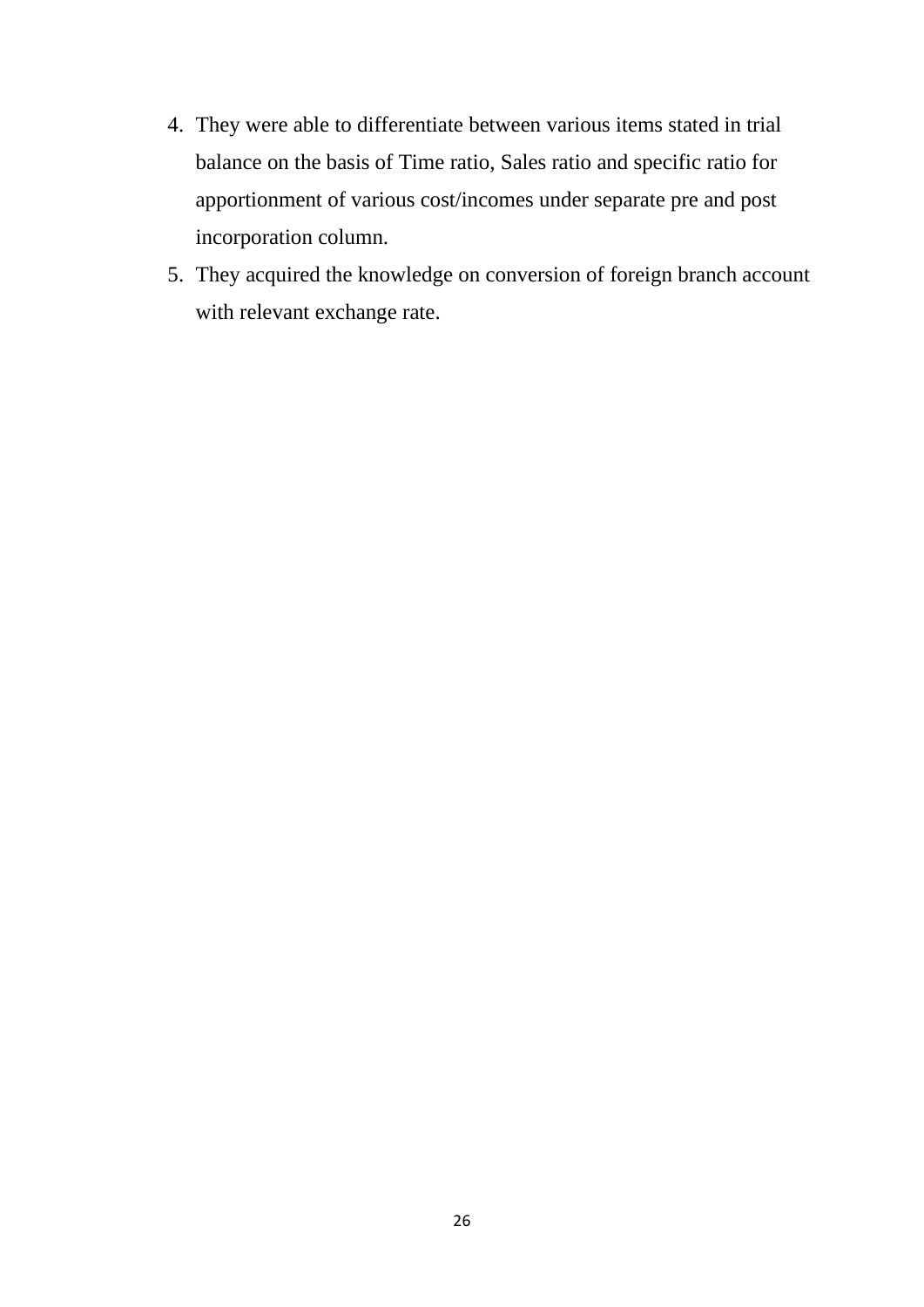# **Management of Accounting**

# **Objective:**

- 1. To teach the concept of Management of Accounting.
- 2. To acquire knowledge of Analysis and Interpretation of accounts.
- 3. To familiarize the students with the importance of Ratio Analysis and Interpretation based on vertical Financial Statements.
- 4. To develop the knowledge of preparation of cash flow statement.
- 5. To imbibe the knowledge of working capital concept.

# **OUTCOMES:**

- 1. The students were able to understand the meaning, nature, scope, function and role of management accounting in decision making.
- 2. They learned to determine the vertical forms of balance sheet and profit and loss account analysis: Trend Analysis, Comparative and Common Size statement.
- 3. The students gained knowledge about of balance sheet ratios, revenue statement ratio and combined ratio.
- 4. They learned about the Financial statements should be understandable, relevant, reliable and comparable.
- 5. Students understand the importance and how to make cash flow with indirect method only.
- 6. The students gained knowledge about concepts of nature and planning of working capital.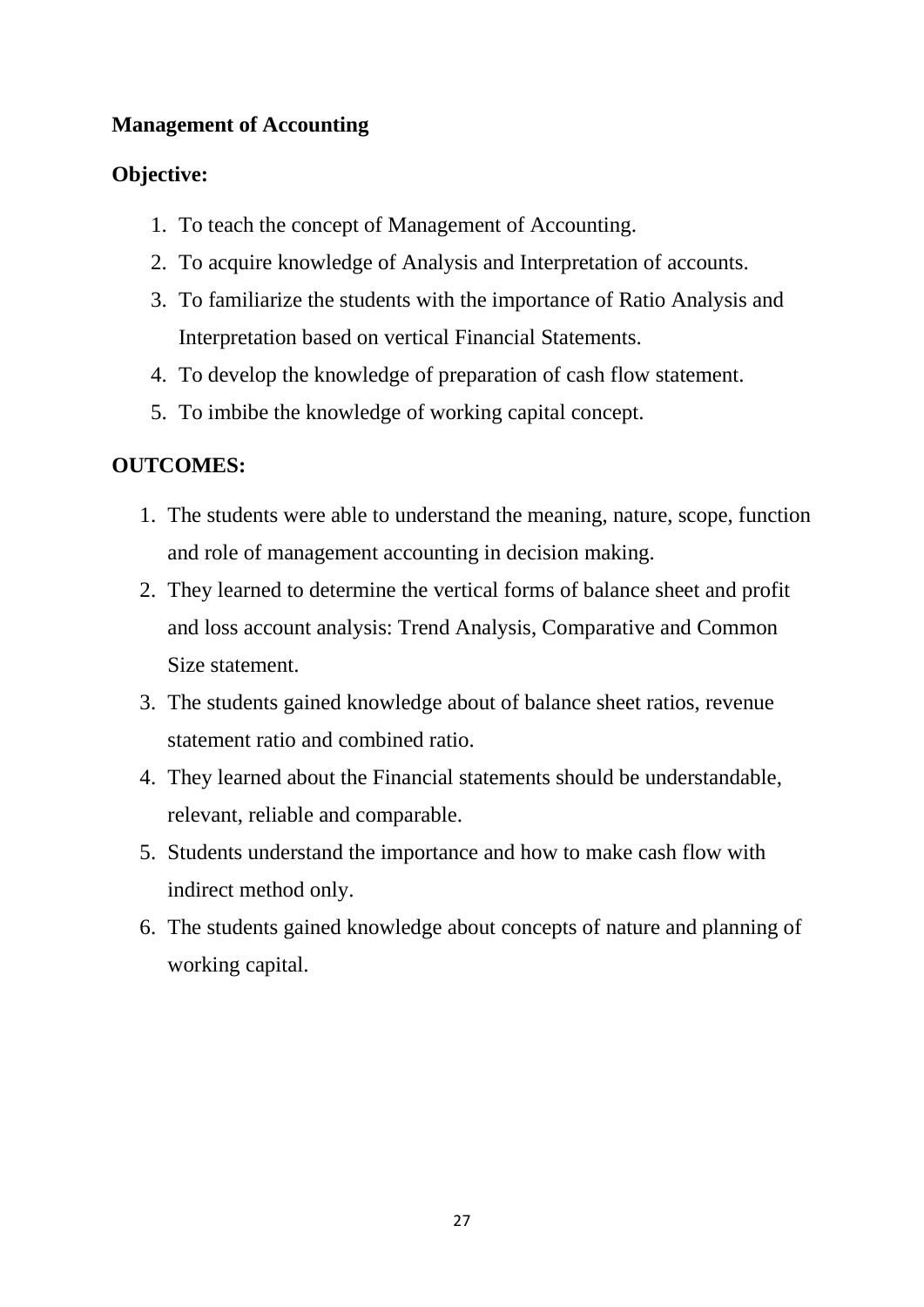# **Direct Tax- II (Semester IV): Objectives:**

- 1. To enable the students to learn principles and concepts of Double Taxation Relief
- 2. Students will be versed in the fundamental concepts of Clubbing of Income and Set Off & Carry forward of Losses
- 3. Students can understand Income Tax system properly, and can get the knowledge of different tax provisions.
- 4. To give knowledge about preparation Computation, Submission of Income Tax Return, Advance Tax, and Tax deducted at Source, Tax Collection Authorities under the Income Tax Act, 1961.
- 5. Providing knowledge about difference between Direct I and Direct Tax II
- 6. Student's Capability to apply theoretical knowledge in practical situation will be increased.
- 7. The student will get thorough knowledge on the tax practice prevailing in Various Heads of Incomes of different Assessee.
- 8. To find out the technical expertise in maintaining the Computation of Incomes related to Individual, Firm and Company.

- 1. Acquire conceptual knowledge of Direct and Indirect Tax.
- 2. Acquire the complete knowledge of Advance Tax, and Tax deducted at Source
- 3. Understand the concept of Set Off & Carry forward of Losses
- 4. Understand the provisions of Clubbing of Income
- 5. Identify and comply with the relevant provisions of the Income Tax Act as it relates to the income tax of individuals Firm and Company.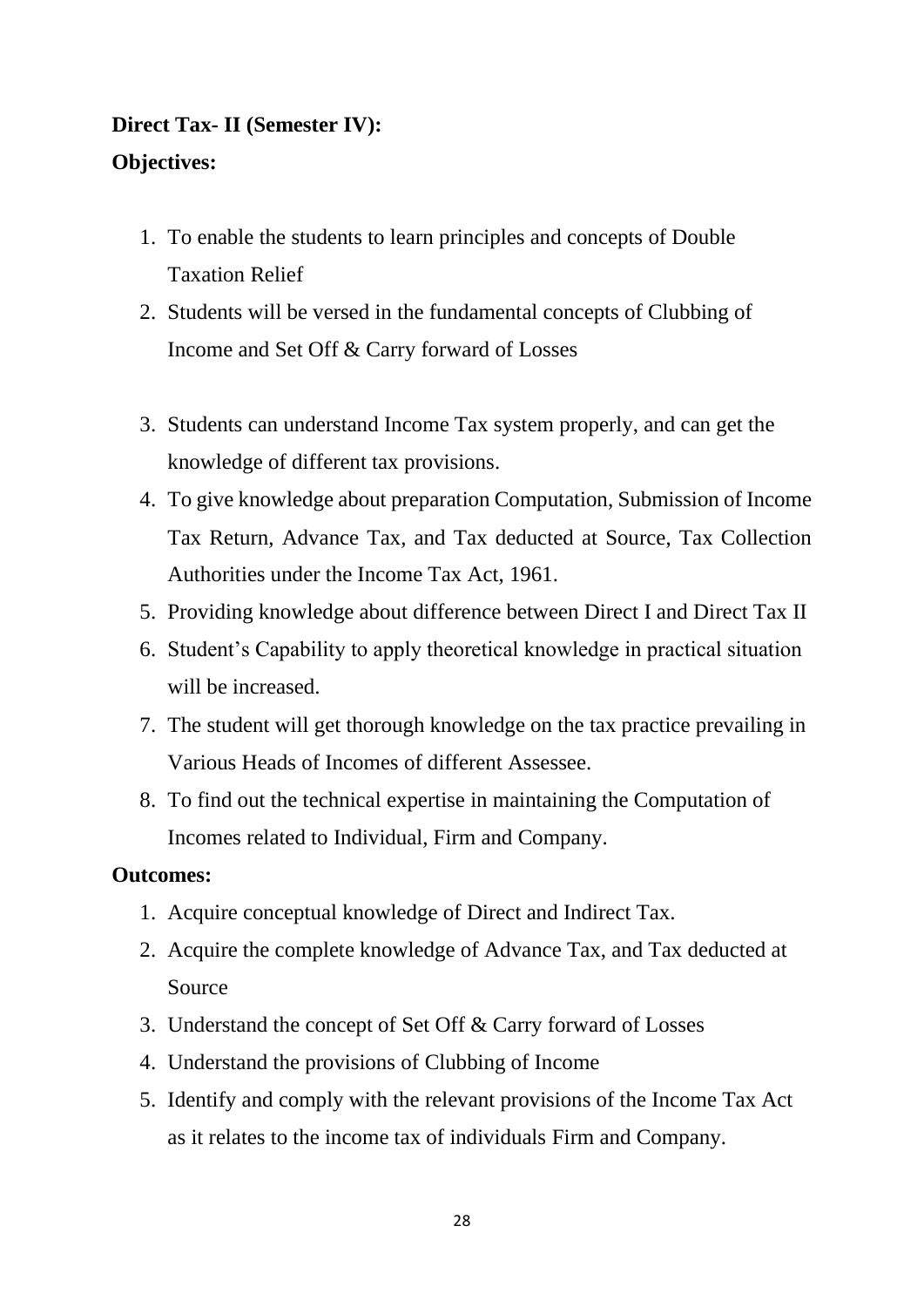- 6. Develop the skill of recording difference between Direct and Indirect Tax.
- 7. Describe the role and collection of Income Tax in Growth of Country.
- 8. Identify and analyse the reasons for the difference between Advance Tax and TDS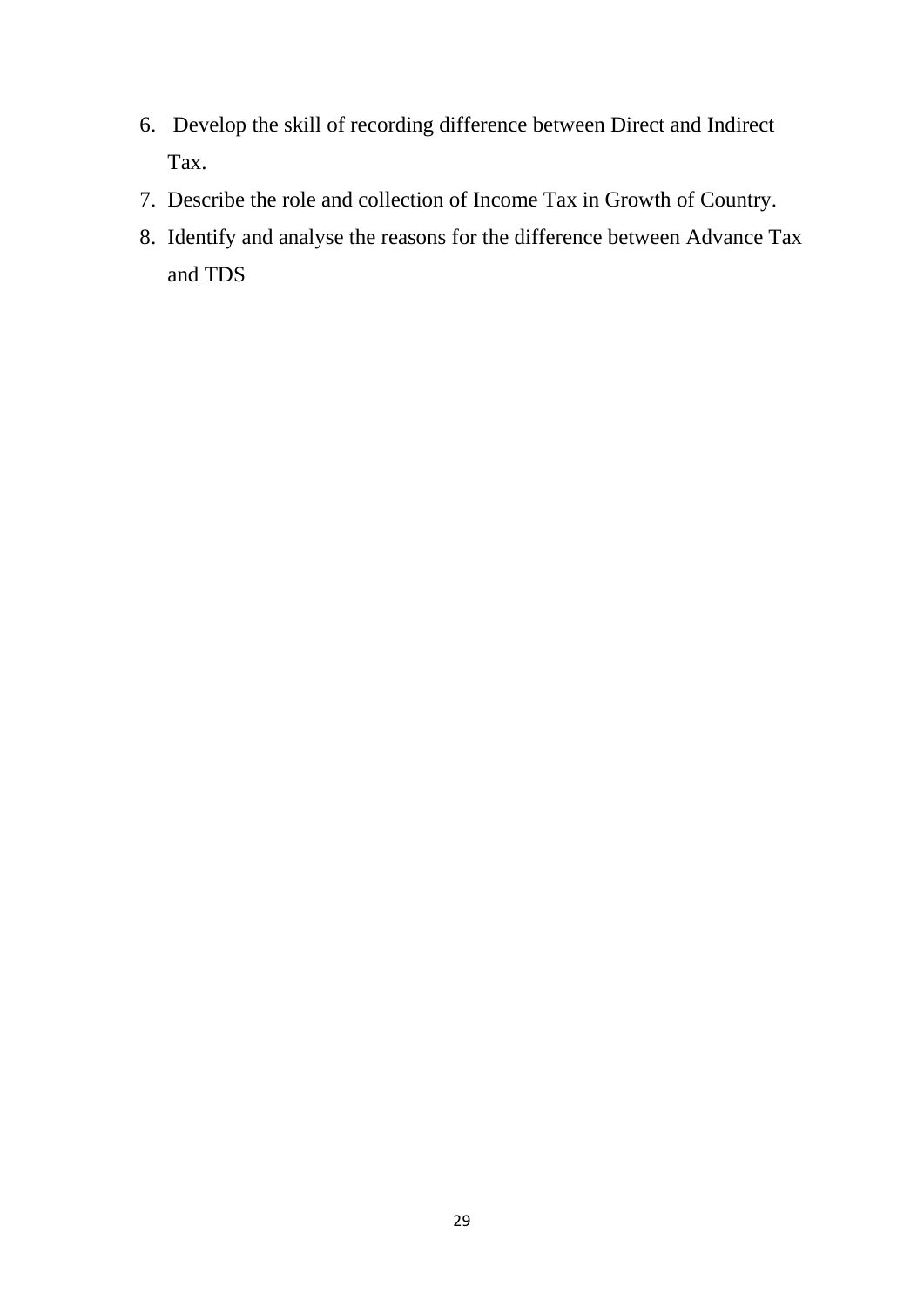## **BUSINESS LAW**

#### **Objectives:**

- 1. To develop the knowledge of different definition of Accounting Standard, One Person Company, Books of Accounts, Financial Year, Foreign Company, Independent Directors.
- 2. To study the Incorporation of Companies.
- 3. To study Public Offer.
- 4. To learn Private Placement.
- 5. To study share Capital and Debentures.

#### **OUTCOMES**:

- 1. Learner learned the definitions of Accounting Standard, Auditing Standard, One Person Company, Books of Accounts, Financial year, Foreign Company.
- 2. Students were able to understand how to incorporate of company and its procedure, advantages, disadvantages and preparations of Memorandum of Association and article of association.
- 3. Learner understand the initial public offer of securities to the public company.
- 4. Students were able to understand the concept of public offer for sale of securities to the public by an existing shareholder.
- 5. They learned how to allocate the private funds and company buying asset making it an allowing prospect for the potential buyers.
- 6. Students understands the meaning of share capital, kinds of share capital and rules regarding allotment of shares and debentures.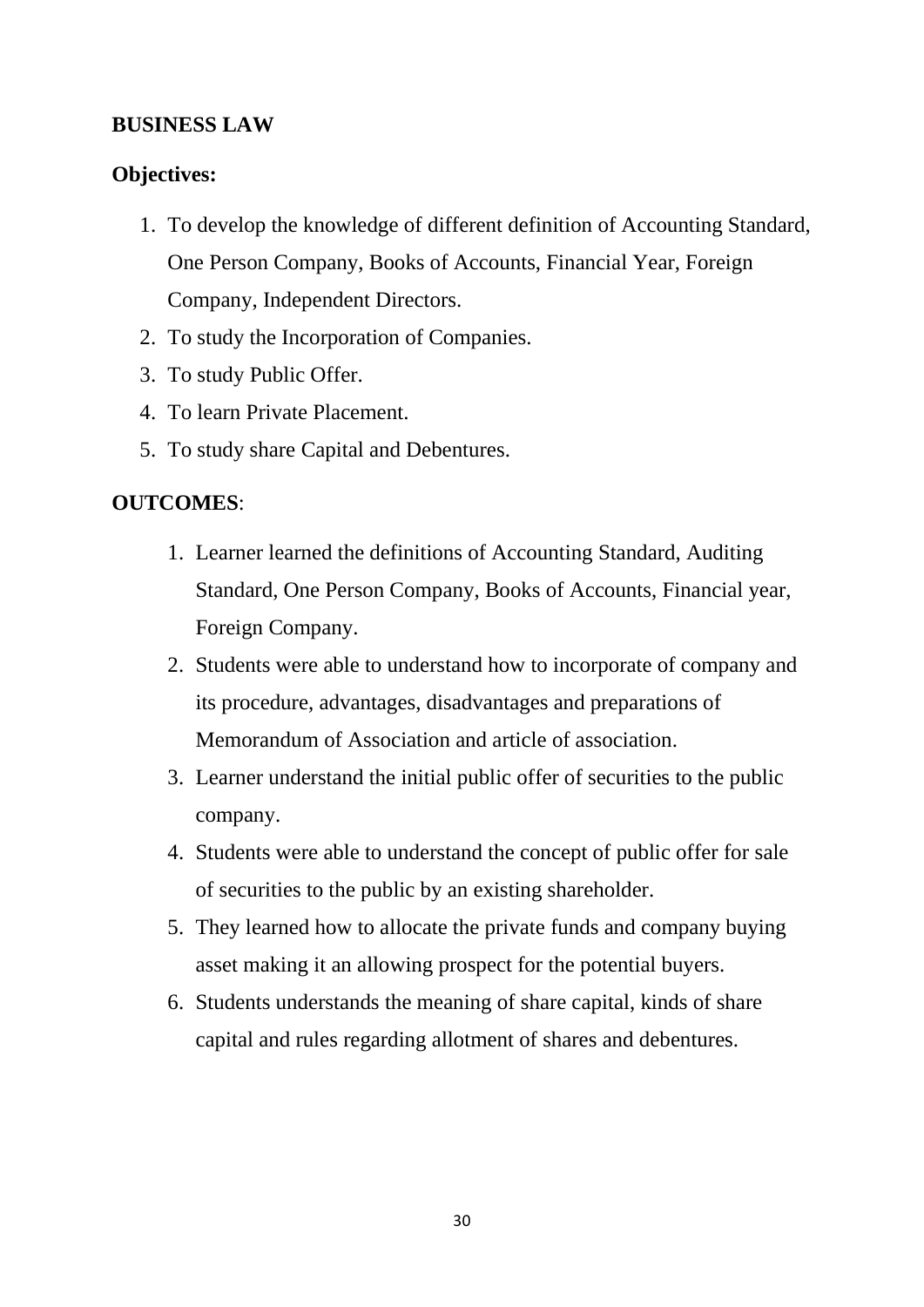# **Course: Information Technology in Accountancy-II**

# **Objectives:**

- 1. To introduce the students with the uses of computers in the business processes to have an ease of task and automation.
- 2. To introduce them with computerized accounting and enable them with the ability to use and carryout accounting entries through the accounting software.
- 3. To introduce students with Management Information System (MIS), it's details and development.
- 4. To teach students use of Information Technology in Auditing.

- The students learn the flow of Business Process for accounting, purchases, sales and finance.
- They learn the principles and practices of Business Process Management.
- The students get a depth knowledge of Business Process Automation and understand its pros and cons.
- They learn computerised accounting and the process of its software development and designing.
- They learn handling of Accounting Software which increases their employability skills.
- They learn need, role and development of process of Management Information System and gain knowledge of required for handling it's mechanisms.
- They learn need, importance and use of Information Technology in Auditing.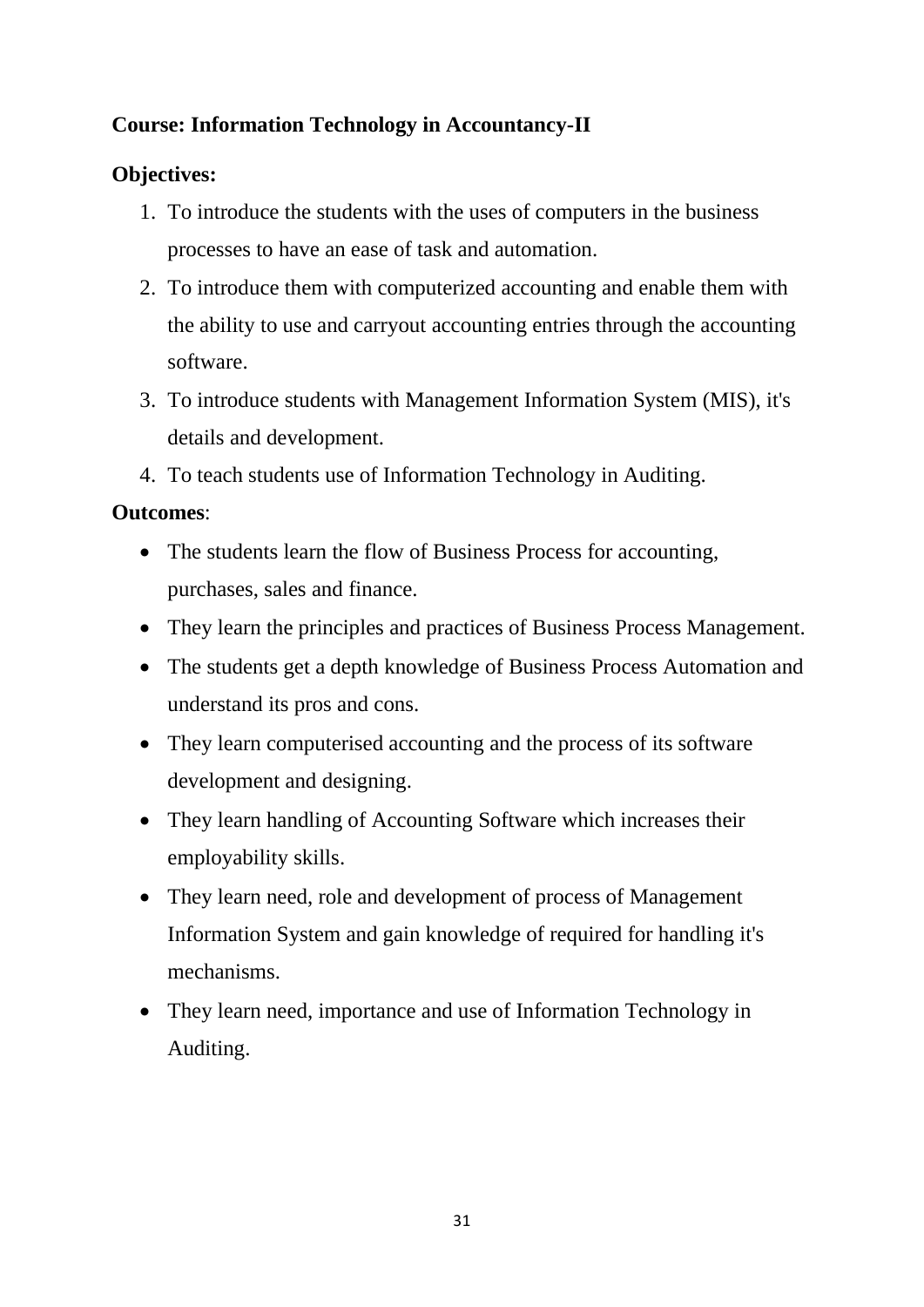# **Course: Research Methodology in Accounting and Finance**

## **Objectives**:

- 1. To introduce students the concept of research its meaning, types elements, design, nature.
- 2. To highlight the need and importance of research in business, accounting and finance.
- 3. To teach them formulation of hypothesis, data collection and processing and various statistical tools to analyse the data.
- 4. To make them able of interpreting and writing research reports.

- 1. The students learn the concept of research and get familiarised with its role, need, importance, types.
- 2. They learn the formulation of research problem, hypothesis and research design.
- 3. They acquaint the skills of data collection, data processing, data presentation and the use of statistical tools to analyse the data as well as the use of computer and internet in data collection process.
- 4. The students learn the summarisation of the whole process of research through interpretation and report writing and its technicalities.
- 5. They learn creation of google forms for data collection through special class activity.
- 6. Overall the learners acquire deep knowledge of research and their implication in all the areas of business.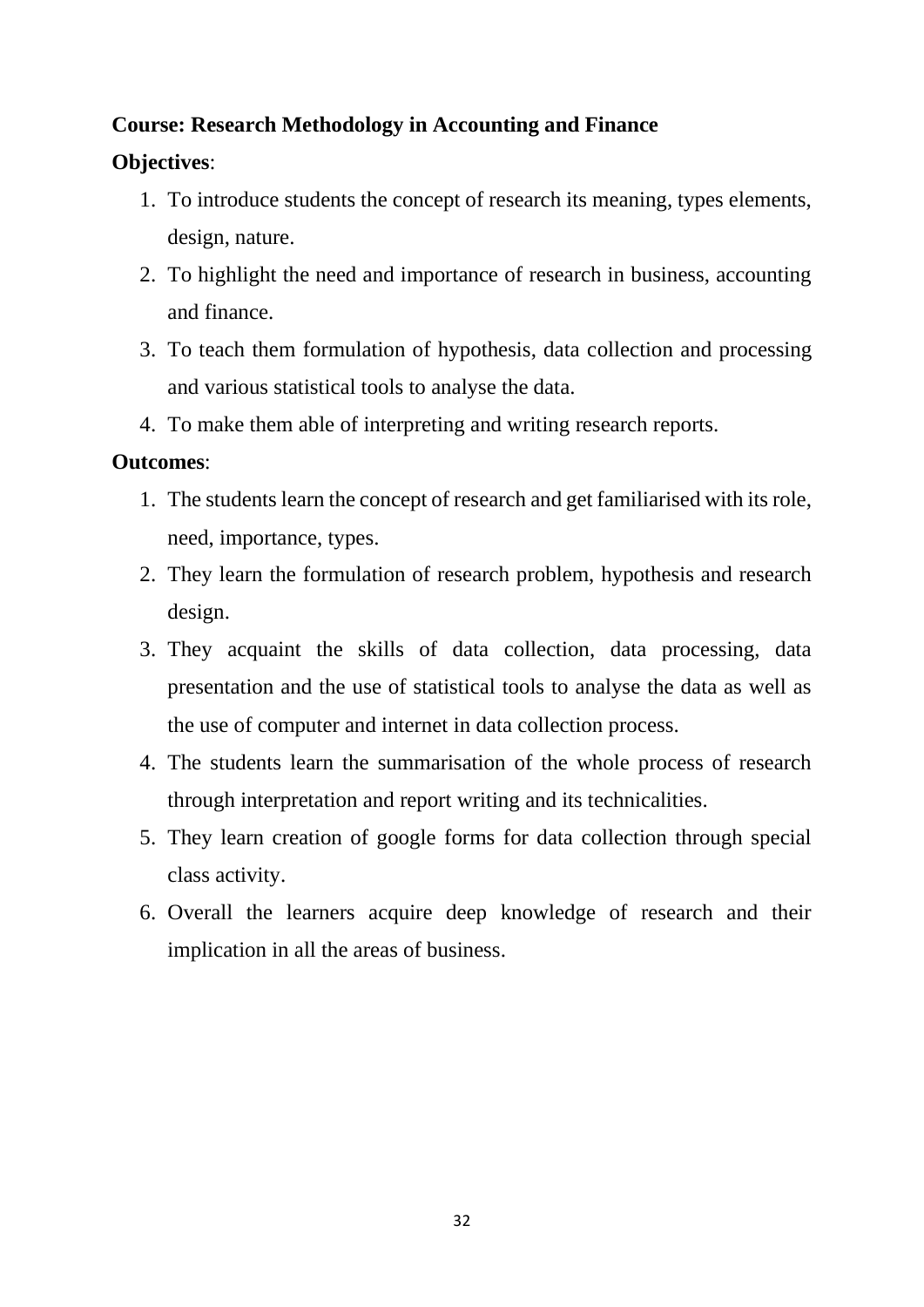# **Course: Foundation Course in Management-IV**

## **Objectives:**

- 1. To introduce students with basic concepts of management.
- 2. To teach them various functions of management, their features, role and importance in managing businesses.
- 3. To enable them understand the various types of employment tests and interview techniques.

- 1. The students learn the concept of management its features, objectives, and levels of management.
- 2. The thoroughly understand worldwide accepted Principles of management by Henry Fayol.
- 3. They understand the function of planning, its essential features, importance, limitations and most importantly the planning process.
- 4. They learn the process and various techniques of Decision making.
- 5. They learn the function of organising in details along with the centralisation, decentralisation and the bases of departmentation.
- 6. The learn the effectiveness of delegation of authority, the process of delegation as well as barriers to delegation.
- 7. The students learn various sources of recruitment and the procedure of selection.
- 8. They learn about various types of employment test required to be cleared to get selected for the jobs.
- 9. They gain knowledge of types of interviews and specific importance of each type of interviews conducted.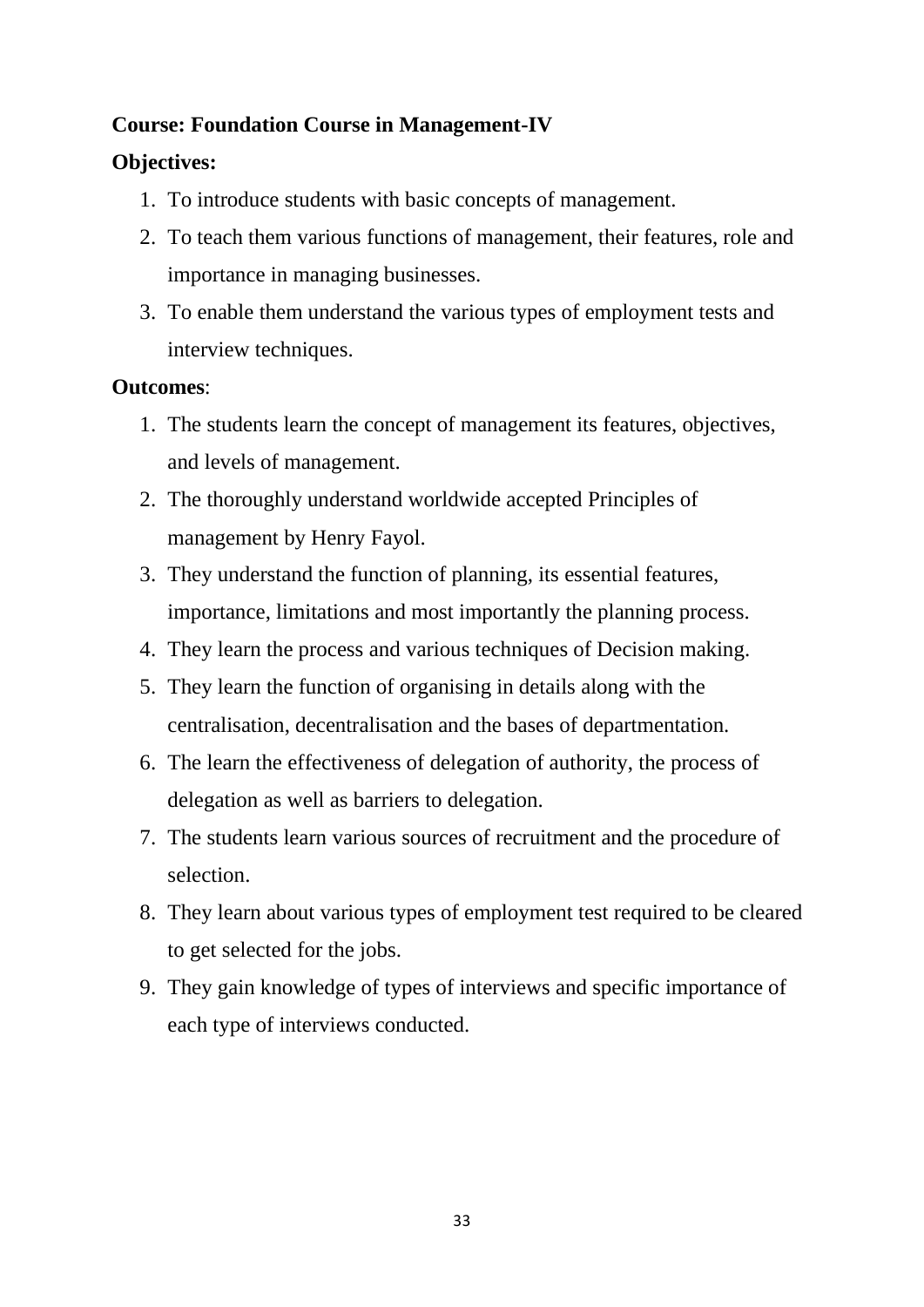## **COURSE OUTCOMES- T.Y.B. Com(A&F)**

#### **(Semester V)**

#### **Financial Accounting-V**

#### **Objectives:**

- 1. To give an exposure to Internal and External Reconstruction of companies.
- 2. To gain knowledge on accounting methods relating to buyback, Amalgamation and Liquidation of companies.
- 3. To familiarize the students on the process of making underwriting of shares.

- 1. Students understood the concept of alteration and reduction of share capital and its accounting procedure for the same with relevant legal provisions.
- 2. They acquired the knowledge on the condition for buyback of shares stipulated by SEBI and its accounting entries as per company law.
- 3. Students understood the concept of Liquidation and Modes of winding up of a company. They also were able to understand how liquidator final account and its statement of affairs is prepared.
- 4. The students learned various treatment of accounting transactions in case of Vendor firm and Purchasing firm using pooling of interest and purchase method.
- 5. They understood various types of underwriting and provisions of companies act with respect to payment of underwriting contract.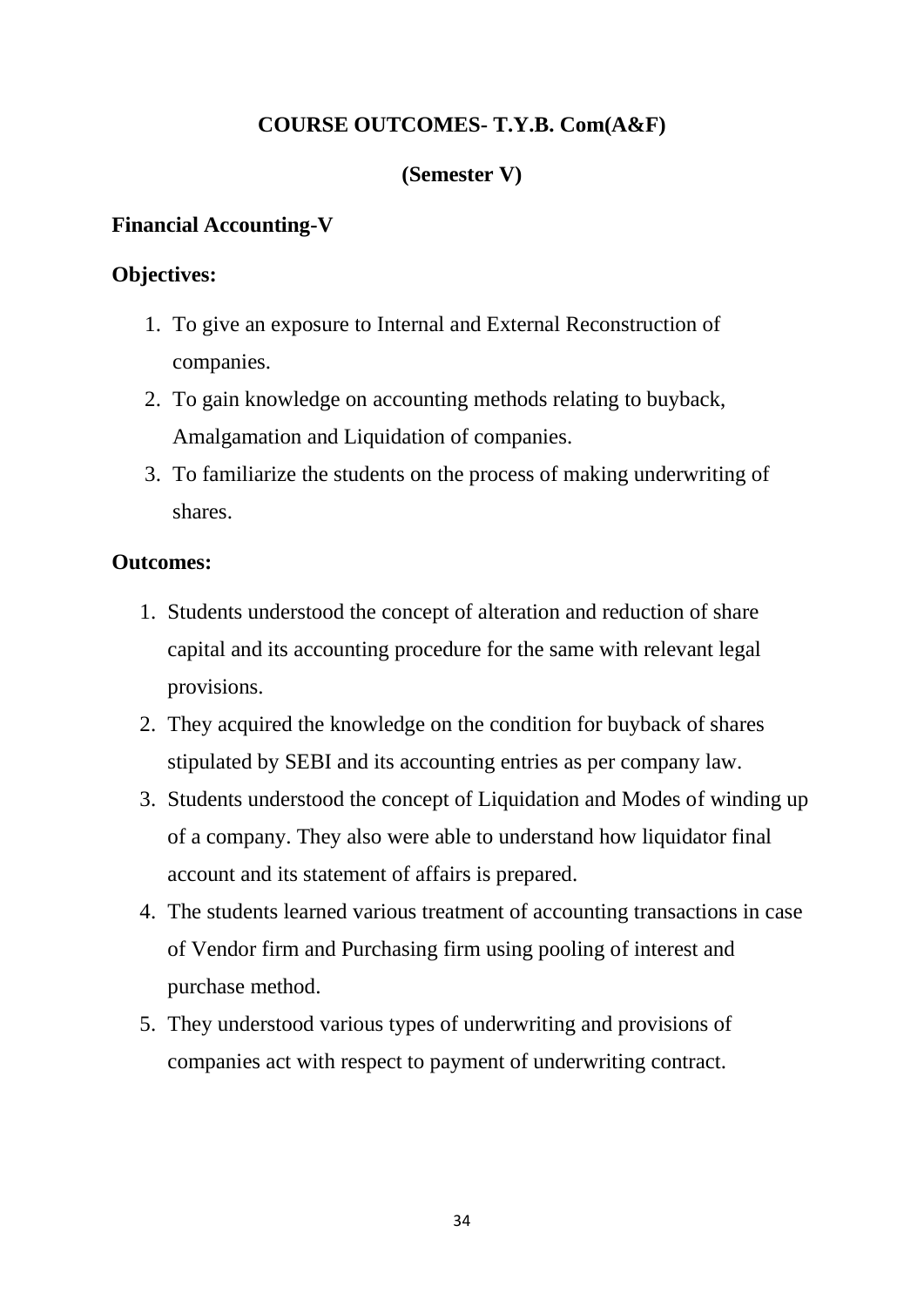# **Financial Accounting-VI**

# **Objectives:**

- 1. To make the students aware of Indian banking system.
- 2. Students are enabled with the Knowledge in the practical applications of accounting.
- 3. To acquaint them to gain an insight into the functioning and role of financial institutions in the Indian Economy.
- 4. To know the structure of finance related areas.
- 5. The student will get thorough knowledge on the accounting practice prevailing in Banking & Non-Banking aspects.
- 6. To enables students to understand the reforms and other developments in the Indian Banking.
- 7. To impart knowledge about functions and role of Reserve Bank of India.
- 8. To find out the technical expertise in maintaining the books of accounts related to Final Accounts of Insurance Company
- 9. The Students learned the concept and techniques relating to Valuation of Goodwill & Shares

# **Outcomes:**

# **The student will be able to:**

- 1. Create the awareness of Indian banking system.
- 2. Understand the reforms and other developments in the Indian Banking.
- 3. Insight into the functions and role of Reserve Bank of India.
- 4. Identify events that need to be recorded in the Final Account of Banking Company and Their Schedules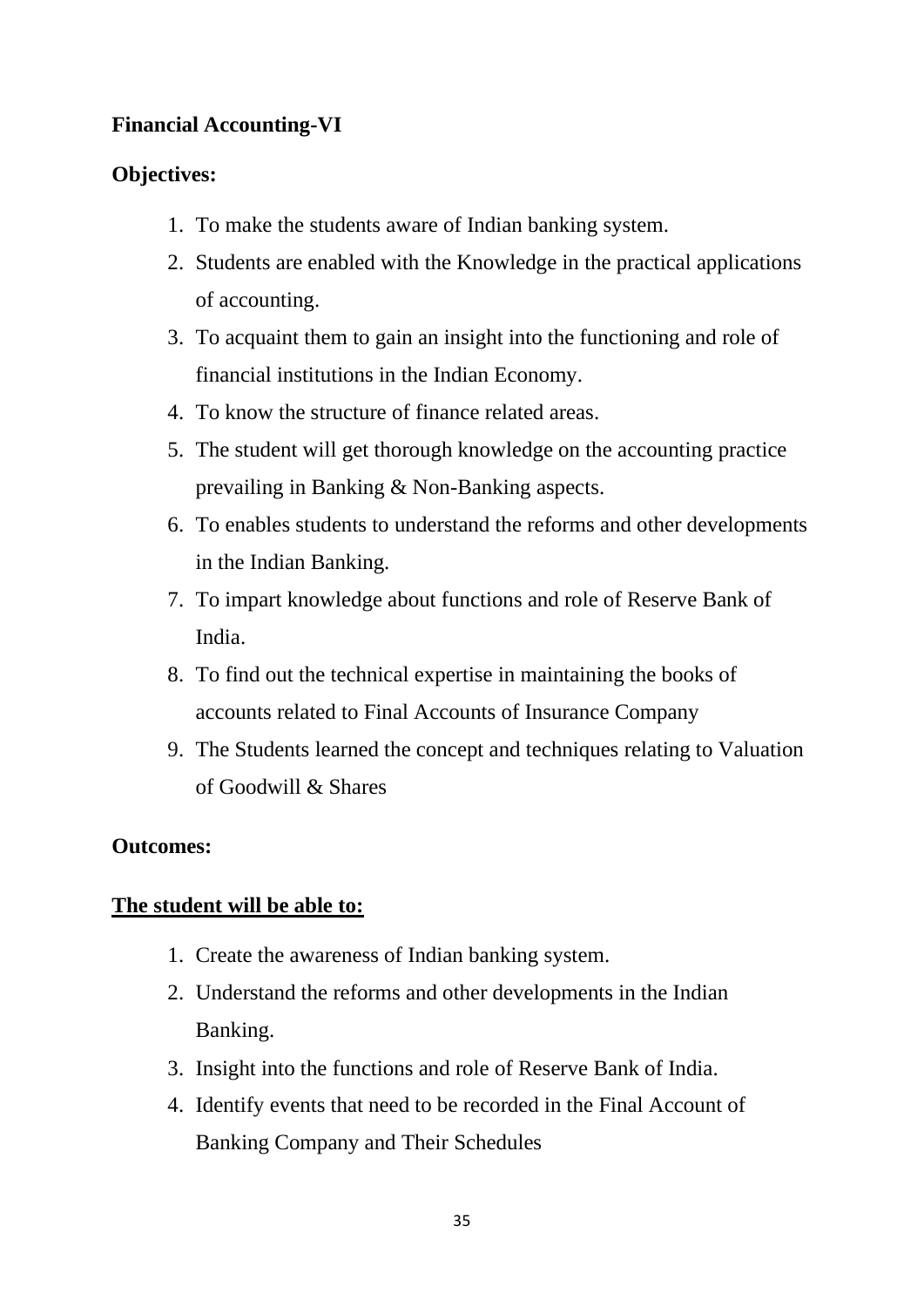- 5. Develop the skill of recording financial transactions and preparation of reports in accordance with Banking & Insurance Act.
- 6. Describe the techniques relating to Valuation of Goodwill & Shares
- 7. Equip with the knowledge of accounting process and preparation of final accounts of Limited Liability Partnership (LLP)
- 8. Identify and analyze the reasons for the difference between Banking and NBF'C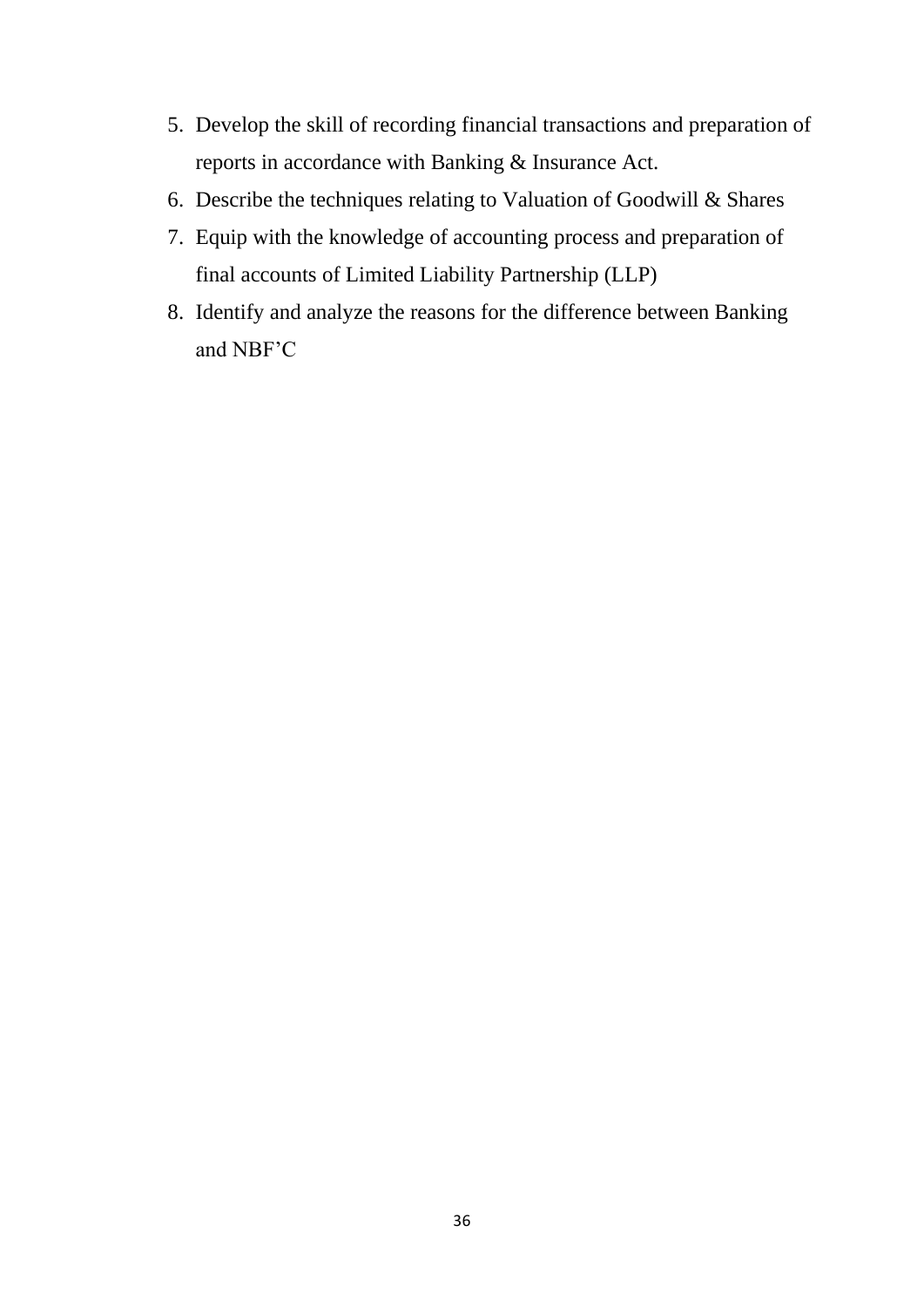## **Financial Management-II**

## **Objectives:**

- 1. To understand how to take capital budgeting Investment decisions based on various Discounting and Non- Discounting techniques
- 2. To inculcate and make students viable in the financial Investment decisions using Gordon, Walter and Modigliani Miller approach on Dividend decisions.
- 3. To understand how to value various securities such as Mutual Funds, Bonds, Debentures.
- 4. To understand how to manage credit Instrument and analyzing the importance of Credit period given on such instruments.

- 1. Students were able to identify various factors affecting dividend policy using various approaches and also its effect on total market value of the firm.
- 2. They understood the operating cycle, factors affecting credit management decisions and forecasting credit period changes.
- 3. They learned how to take capital budgeting decision using various techniques.
- 4. Analysing the risk in capital budgeting using sensitivity analysis, Decision tree analysis, Simulation model etc.
- 5. The students were able to classify mutual funds and how to make bond valuation and mutual fund valuation.
- 6. They learned strategic financial planning and its importance in maximizing the shareholders wealth.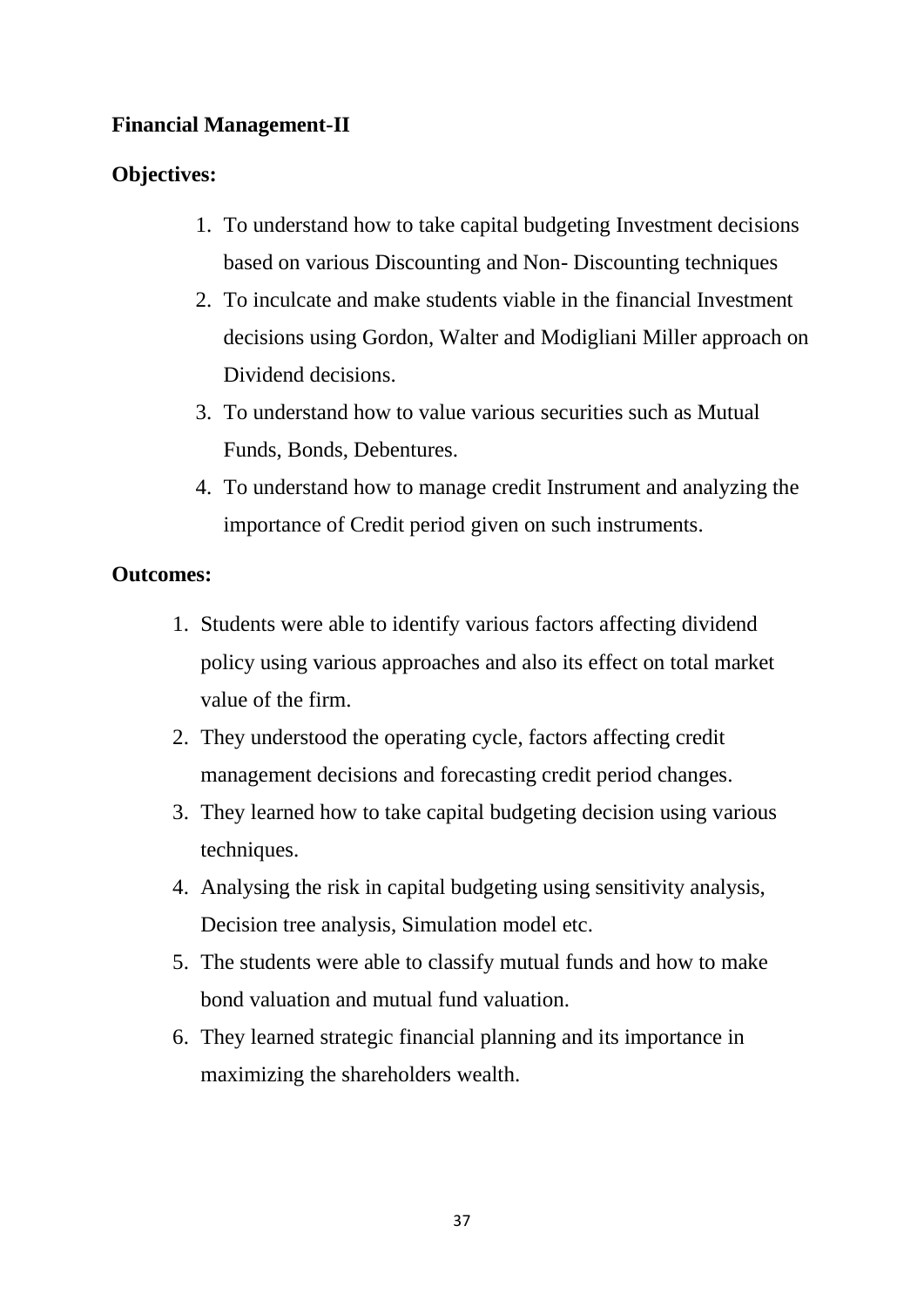# **COST ACCOUNTING-III**

## **Objective**:

- 1. To ensure that the product prices are based on authentic costing data.
- 2. To organize the data to compare the cost of production and the production efficiencies between one firm and others.
- 3. To imbibe the knowledge of integrated and non-integrated entries.
- 4. To find out the operating cost according of determination of per unit cost.
- 5. To teach the students on FIFO & WEIGHTED average method.
- 6. To gain the knowledge on identification of cost drivers and traditional V/S activity-based costing system.

- 1. They acquired the knowledge on areas of uniformity and uniform cost manual.
- 2. Learner learned the advantages and limitations of inter-firm comparsion.
- 3. Learner understood meaning, features, advantages and disadvantages of integrated and non-integrated system of account.
- 4. The students learned the concept of integrated and non-integrated entries/ ledger.
- 5. They were able to differentiate the accounting adjustment and used the FIFO and WEIGHTED average method.
- 6. The students were able to classify the process of costing method (FIFO & WEIGHTED AVERAGE METHOD).
- 7. They understood the activity-based costing system and identify the different cost of drivers.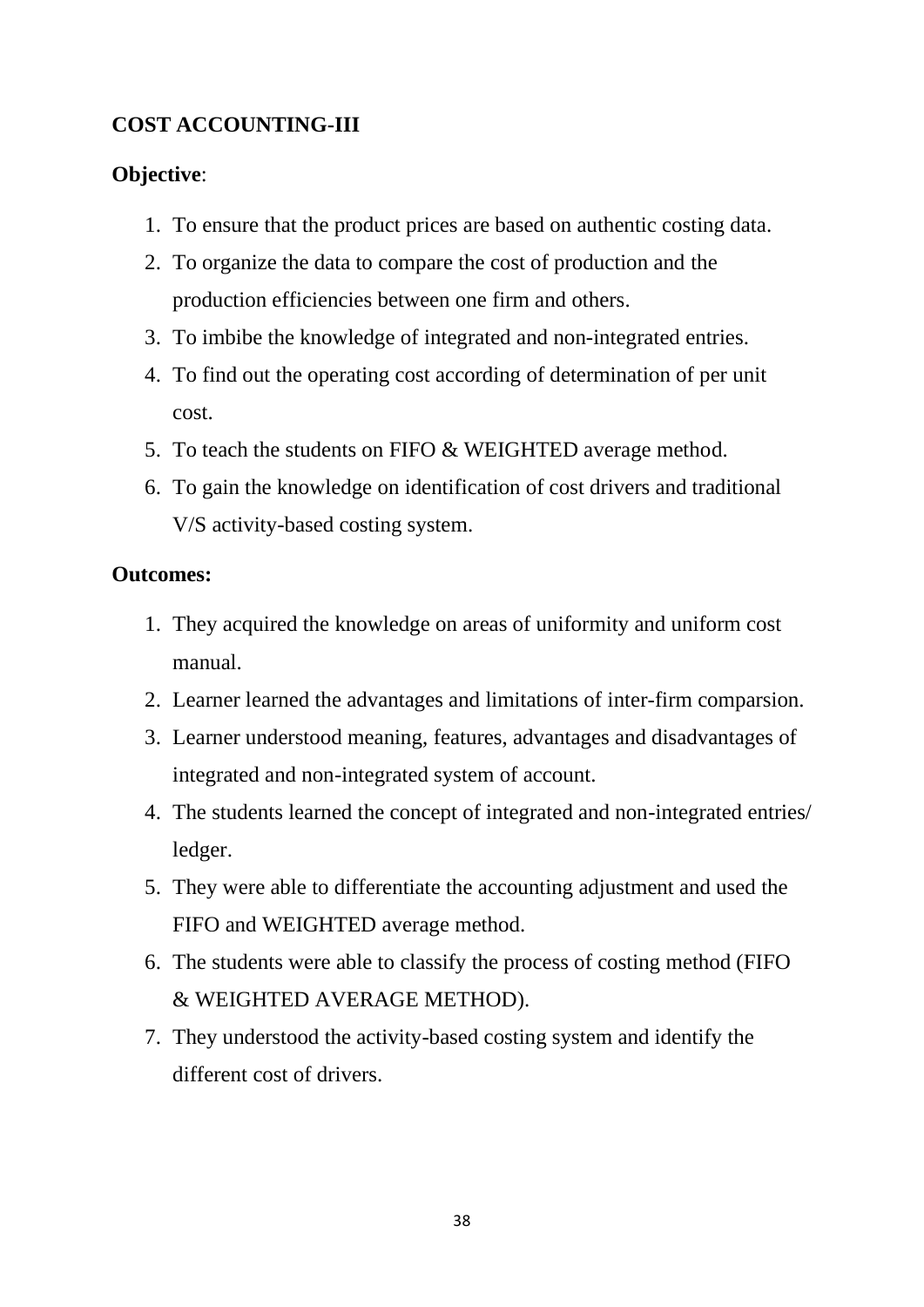## **Goods & Service Tax -Indirect Tax- I:**

## **Objectives:**

- 1. To acquaint the students with basic principles underlying the provisions of indirect tax laws and to develop a broad understanding of the tax laws and accepted tax practices.
- 2. To give an understanding of the relevant provisions of Goods & Service Tax.
- 3. Expose the participants to real life situations involving taxation and to equip them with techniques for taking tax-sensitive decisions.
- 4. Students will learn to define various aspect of indirect taxes (GST) like, Registration, Concept of Supply etc.
- 5. Students will acquaint with the sources of revenues of the government.
- 6. Students will learn to analyse and evaluate the effect of an indirect tax on consumers, producers and the government.
- 7. Student will learn to differentiate between GST and VAT.
- 8. Student's Capability to apply theoretical knowledge in practical situation will be increased.

## **The student will be able to:**

- 1. Acquire conceptual knowledge of Indirect Tax.
- 2. Student will able to Compute the assessable value of transactions related to goods and services for levy and determination of tax liability.
- 3. Student will able to Identify and analyze the procedural aspects under different applicable statutes related to indirect taxation.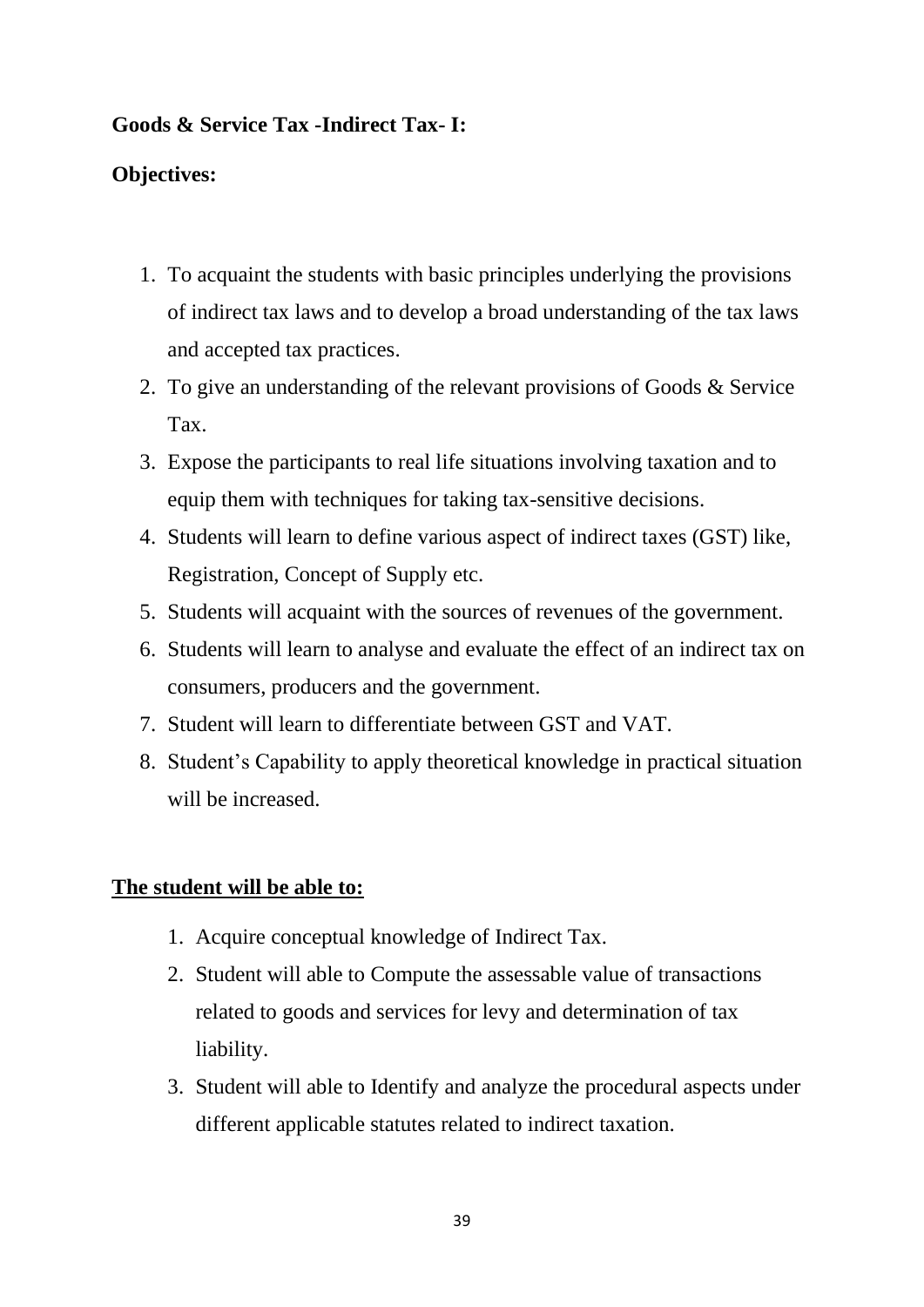- 4. Student will able to Understand the basic principles underlying the Indirect Taxation Statutes (with reference to Goods & Service Tax Act 2017).
- 5. Student will able to understand Tax liability and taxable entities.
- 6. Student will able to examine the method of tax credit. Inflows and outflows, tax imposition, tax exemption, tax deduction, Delivery of goods and services, Tax rates, Periodic tax returns. Place of delivery of goods and services and its impact on GST.
- 7. By the end of the course students will be able to describe how the provisions in the corporate tax laws can be used for tax planning.
- 8. Students who complete this course will be able to learn various direct and indirect taxes and their implication in practical situations.
- 9. Understand the concept of various types of GST (CGST, SCST, IGST, UTGST)
- 10.Understand the provisions of GST
- 11.Describe the role of Indirect Tax in Growth of Indian Country.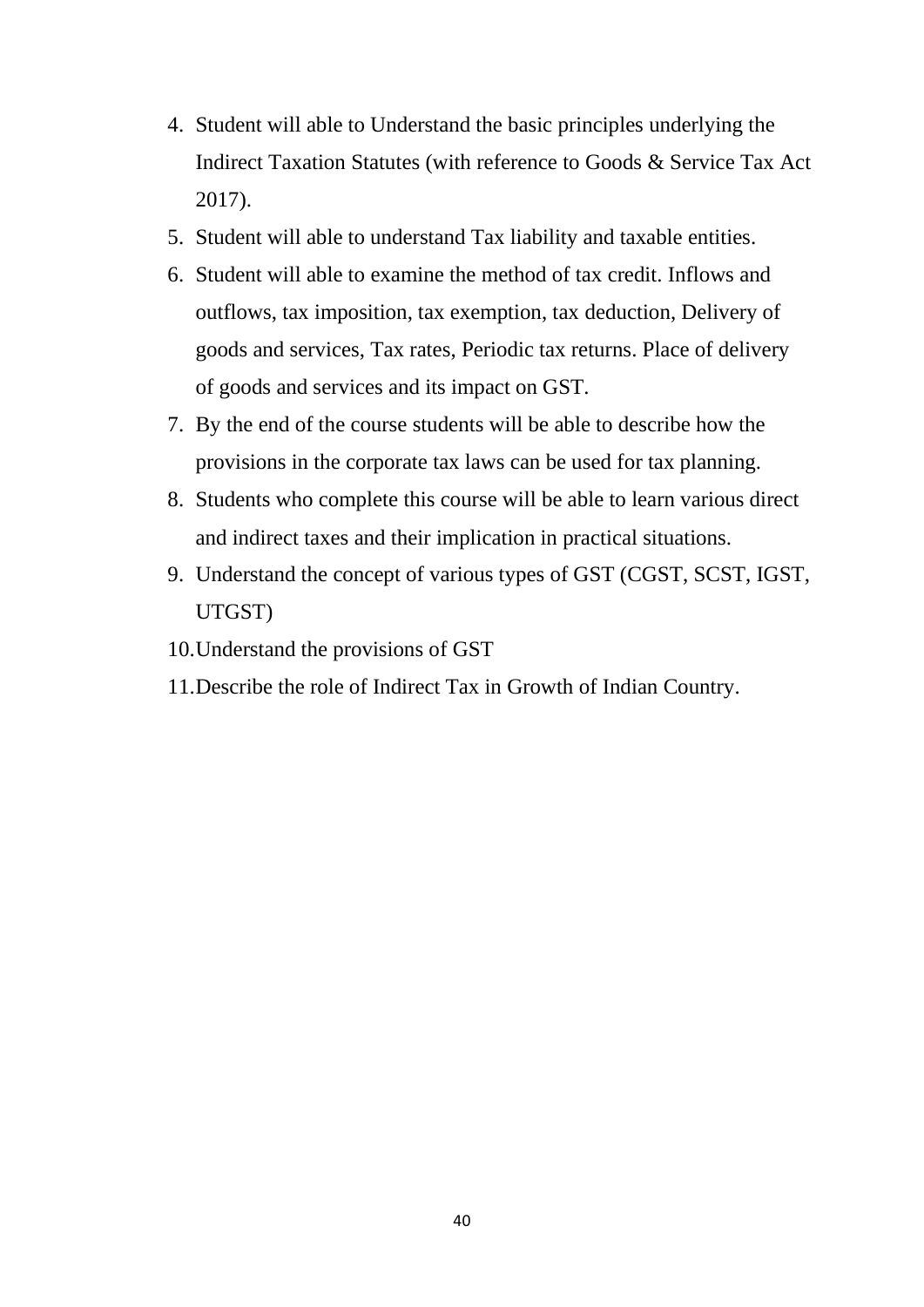# **Course: Management -II (Management Applications)**

#### **Objectives:**

- 1. To enable students to obtain knowledge and skills required in the field of management.
- 2. To make students learn the areas of management like production, marketing, human resource, finance.
- 3. To develop the skills and abilities required for the management in various departments.
- 4. To improve their employability skills by inculcating management qualities and techniques in them.

- 1. The students get familiarized by the concept of management and areas of management.
- 2. They learn the concept of marketing, it's features, elements, the development of product, pricing, distribution strategies and promotion management.
- 3. They learn the newly arising concepts of Integrated Marketing Communication, online marketing strategies, etc.
- 4. The students learn the concept of production management its scope, steps, techniques along with the concept of productivity and measures to increase productivity.
- 5. The students also deeply understand importance of product quality management, learn the quality standard maintenance and about ISO 9000, ISO 14000, Quality Circles, etc.
- 6. The students learn Human Resource Management techniques which is considered most important now a days and various elements connected to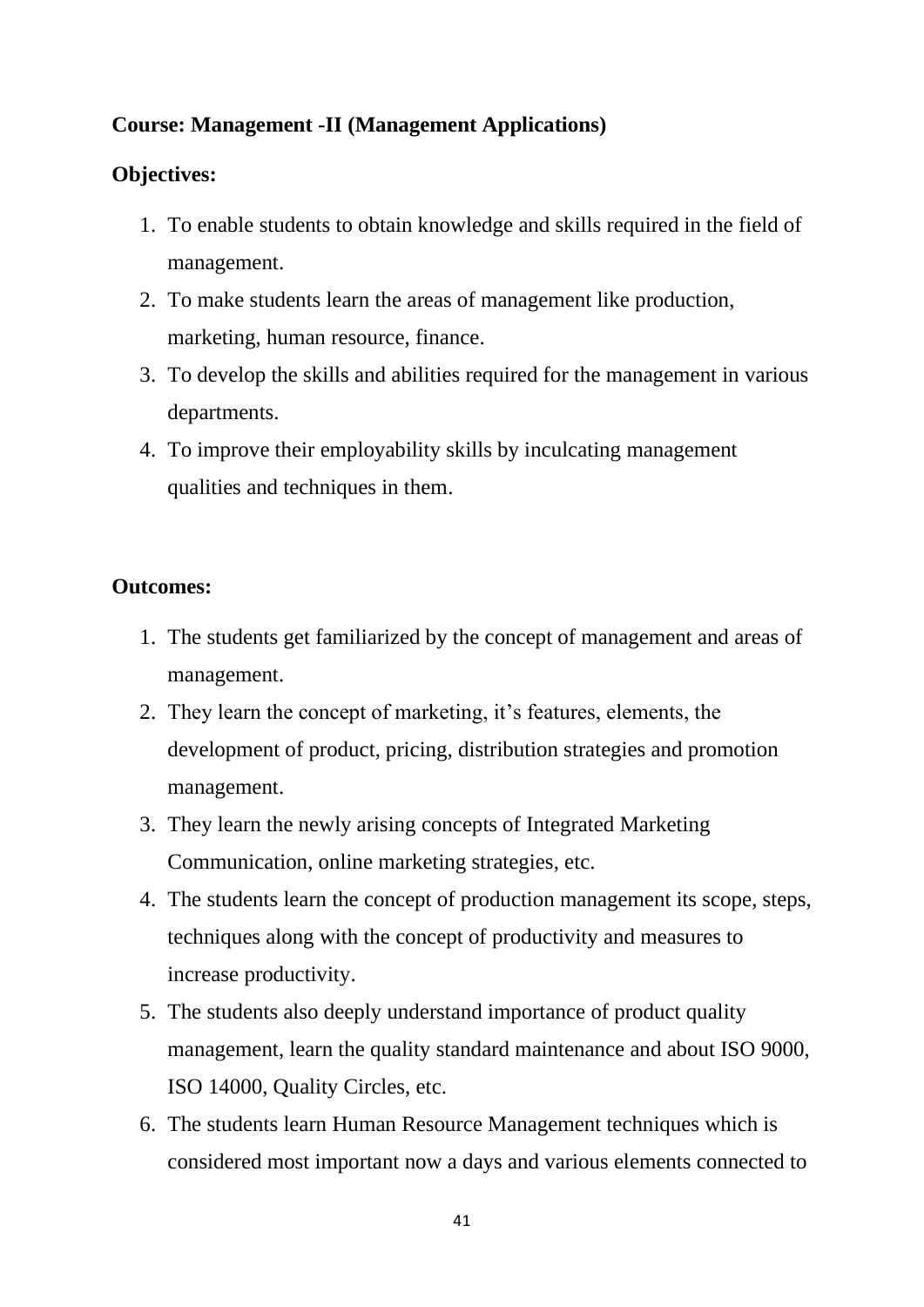it like Human Resource Development, Human Resource Planning, Performance Appraisal.

- 7. The students get to know various leadership styles and their use at appropriate times as well as theory of motivation.
- 8. As finance is life blood of business managing finance is most important part and so through financial management students learn sources of raising finance and their effective utilization towards achieving the organisational goals.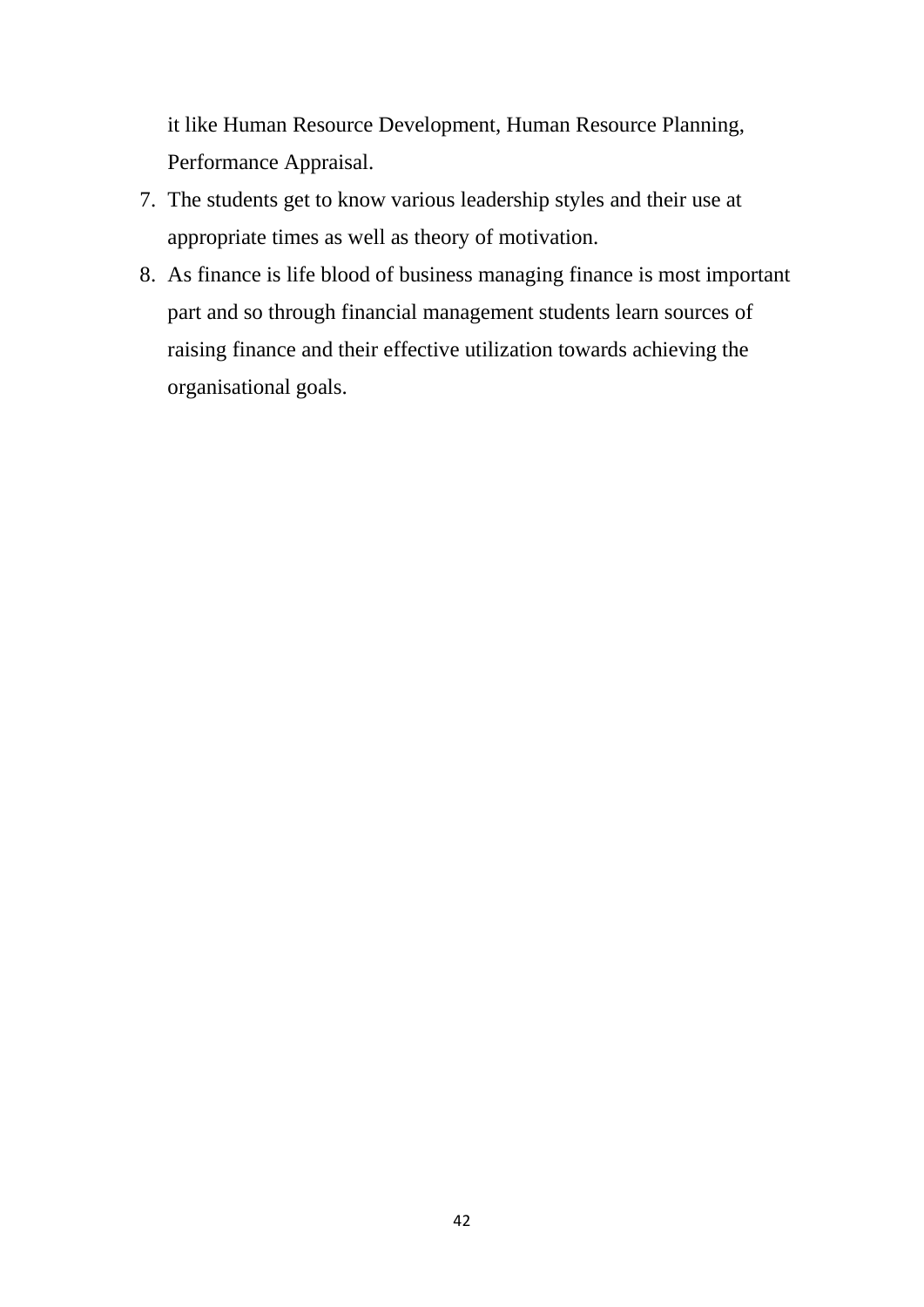## **COURSE OUTCOMES- T.Y.B. Com(A&F)**

#### **(Semester VI)**

#### **Course: Financial Accounting-VII**

#### **Objectives:**

- 1. To provide the knowledge of various accounting concepts related to Investment & Mutual Funds
- 2. To impart the knowledge about accounting methods, procedures and techniques.
- 3. To acquaint students with practical approach to accounts writing by using software package and by learning various accounts.
- 4. To enable the students to learn the Accounting for Electricity Company
- 5. The student will get thorough knowledge on the accounting practice prevailing in Personal Investment
- 6. To find out the technical expertise in maintaining the books of accounts related to Mutual Funds

#### **Outcomes:**

#### **The student will be able to:**

- 1. Acquire conceptual knowledge of Investment & Mutual Funds
- 2. Identify events that need to be recorded in the accounting of Mutual Funds
- 3. Develop the skill of recording financial transactions and preparation of Electricity Company final A/c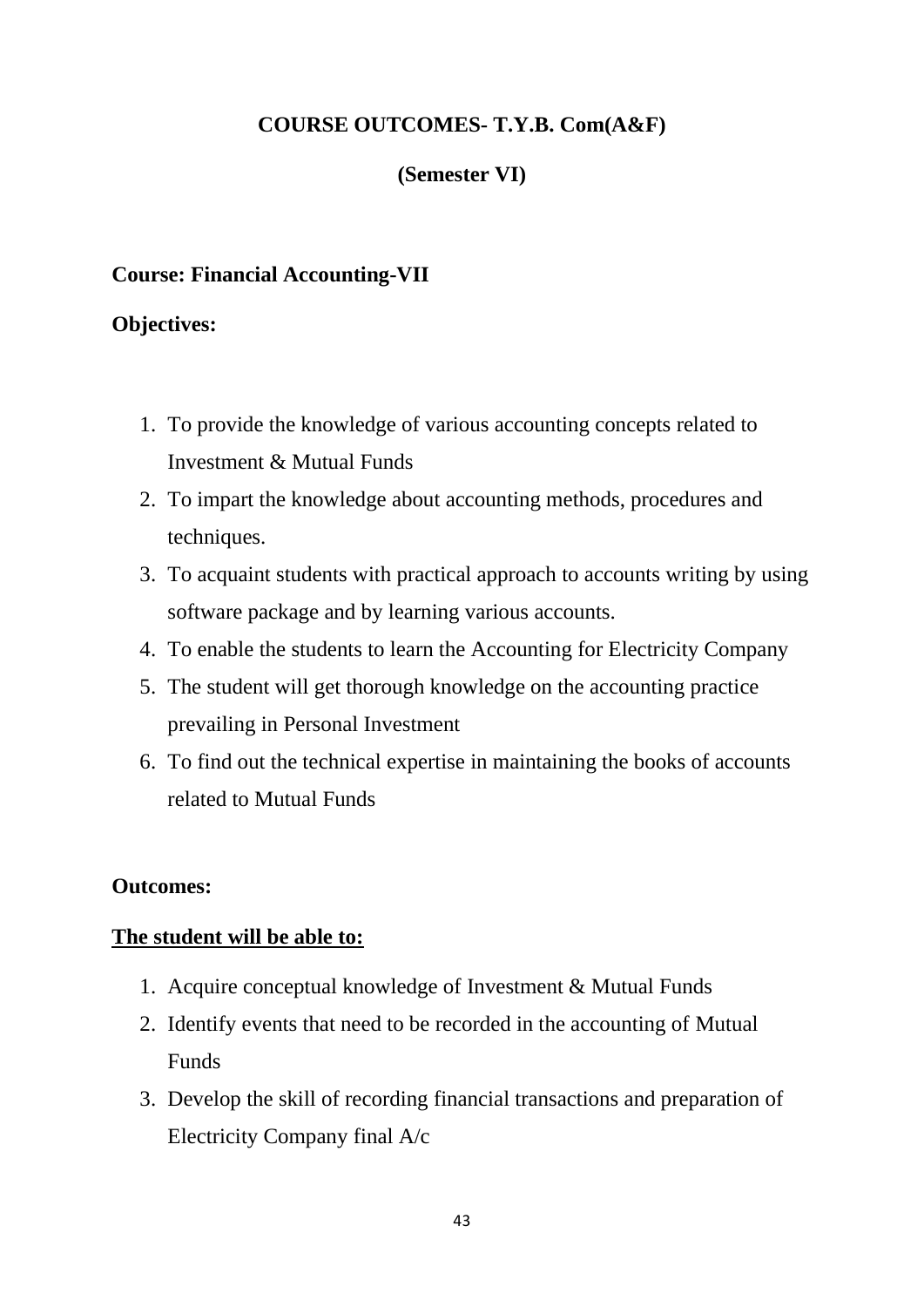4. Identify and analyze the reasons for the difference between Cum-Interest and Ex-Interest Price under Personal Investment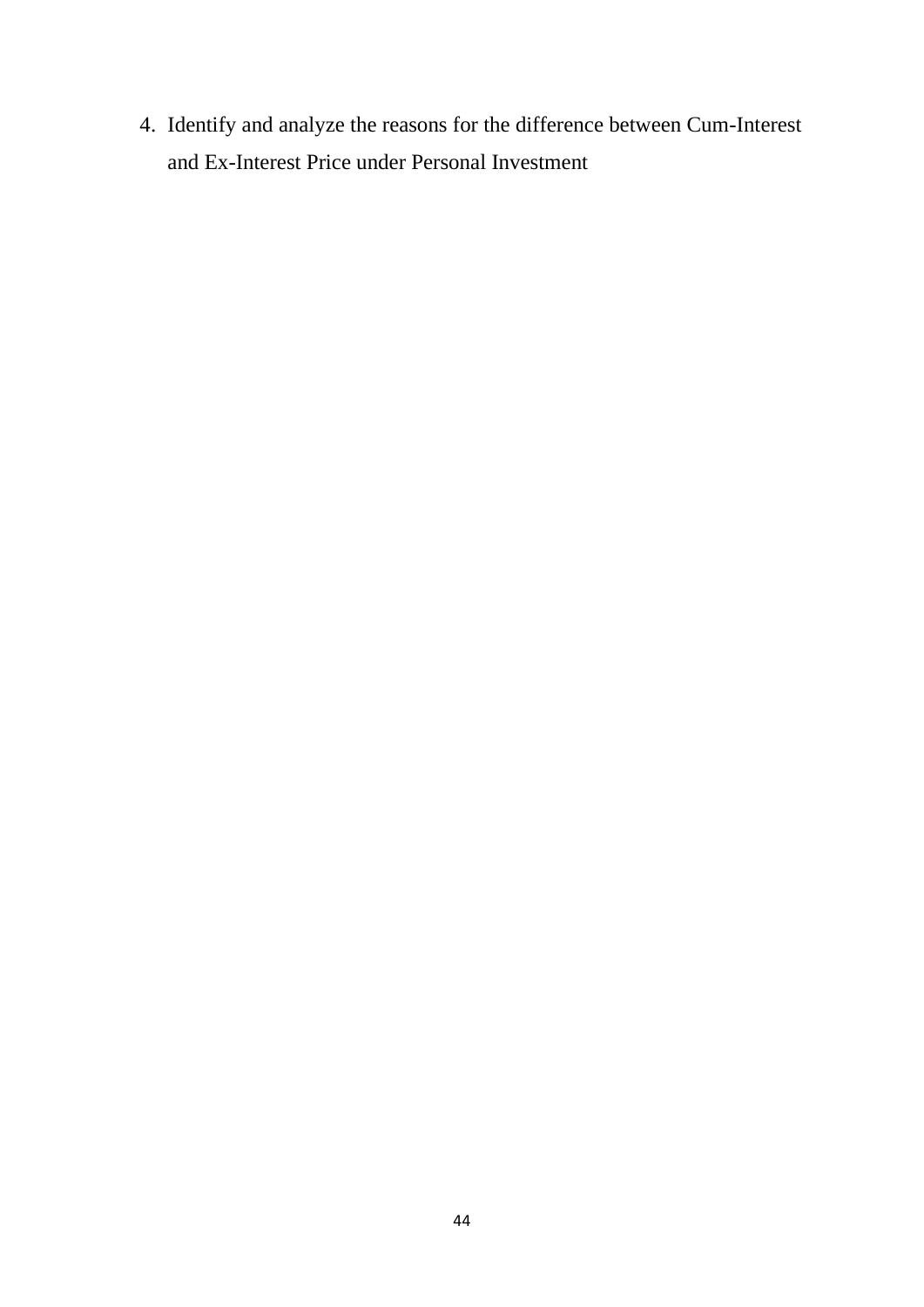## **Course: COST ACCOUNTING SEM VI**

## **OBJECTIVES:**

- 1. To develop knowledge on the preparation of various types of budgets based on their functional advantage.
- 2. To teach the students about decision making by doing cost volume profit analysis in marginal costing and absorption costing.
- 3. To enable the students on taking various managerial decision making on different condition such as Plant shut down, Exploring new markets, Make or Buy decision etc.
- 4. To study about the deviation of actual outcome against the forecasted behavior in finance and how business performance is being impacted.

- 1. The students were able to determine actual result with budgeted figures for the enterprise for future period and making comparison so that the best possible result may be obtained.
- 2. The students were able to identify how changes in key variable impact financial projections and profitability using CYP analysis and Break-Even analysis.
- 3. It helped them to understand the distinction between problem solving and decision making. And how to choose between various alternatives.
- 4. They gained the knowledge on how to measure the difference between Actual and Expected outcome which can be used to review the performance of both revenue and expenses.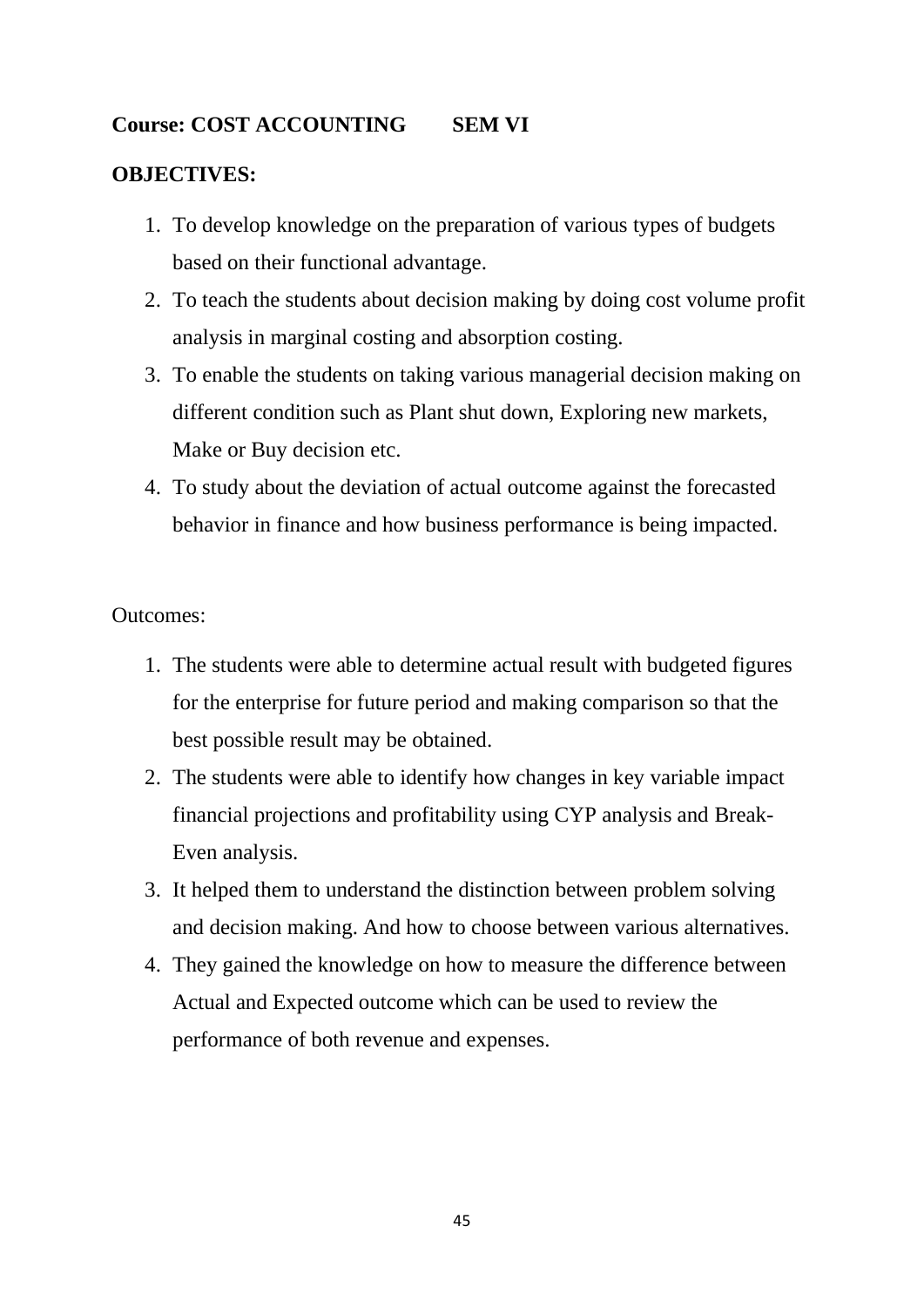# **Course: Financial Management-III**

#### **Objectives:**

- 1. To learn various approaches to business valuation for economic value addition to company.
- 2. To teach them measures and evaluation of mergers and effect of synergy on the firm for acquiring new firm.
- 3. To teach the students Corporate restructuring and various takeover strategies.
- 4. To give an exposure to financing decision in respect to lease and Hire purchase and its mechanics with respect to the same.
- 5. To acquire the knowledge on financing of working capital and determination of Yield of CP's and CD's and Factoring.

- 1. Students understood the set of procedure use to estimate the Economic value of owner's interest in business. By studying its future earnings prospects or the market value of its assets.
- 2. The students were able to identify the effect of mergers and acquisition on financial performance of firms through synergy effect.
- 3. The students were able to do EPS analysis and MPS analysis and how company can strengthen its position for achieving its objectives by achieving synergy.
- 4. They were able to identify the best alternative between lease, Hire and Buying decision as future financial plans to help the businesses to grow more cost effectively.
- 5. Students were enable to judge the short term financing options available in market such as Bank Financing or by way of Factoring. They also understood the concept of yield on Credit instrument such as CD and CP.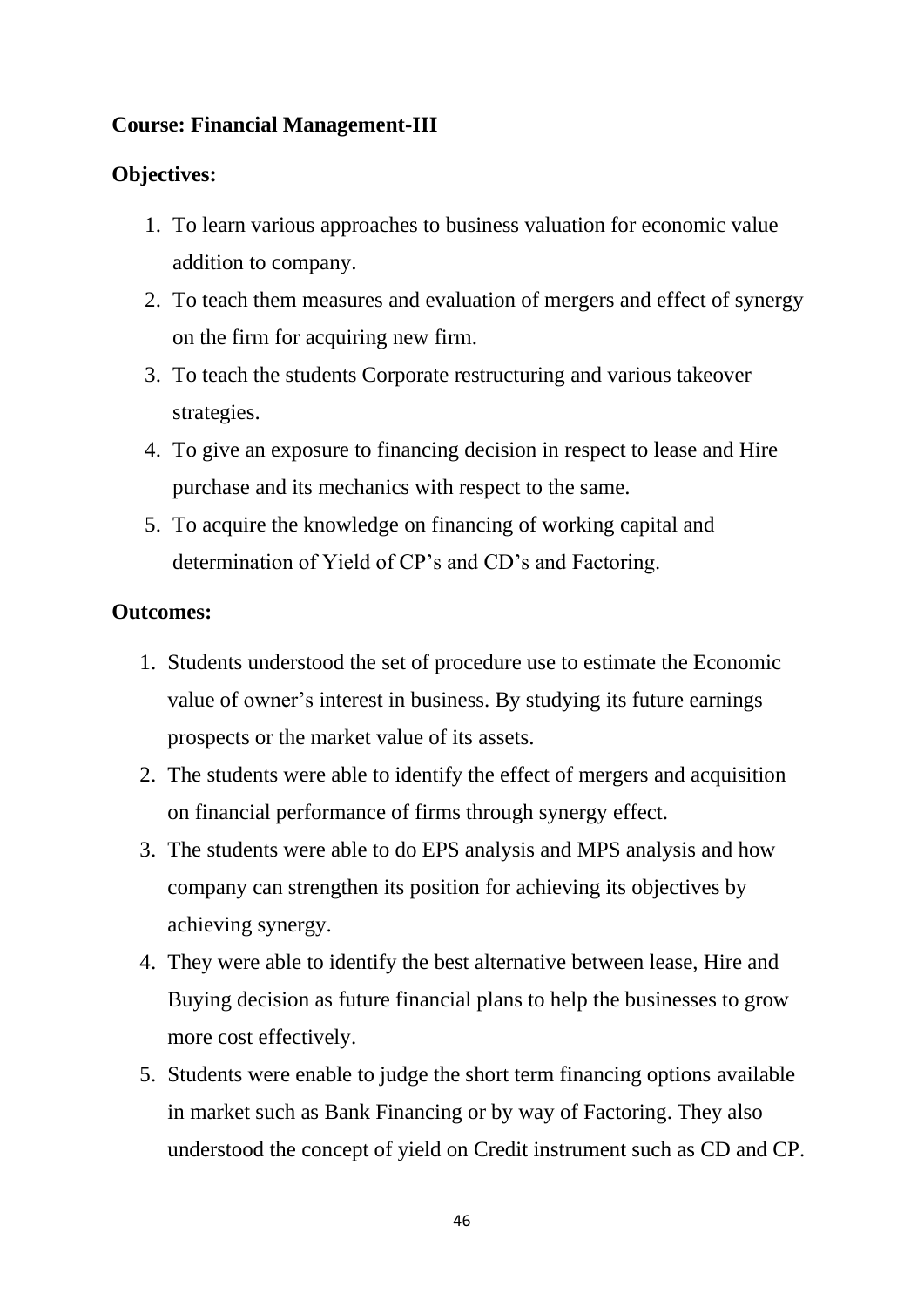# **Course: Indian Economy-IV**

# **Objectives:**

- 1. To enable students pinpoint and understand the past, present economic conditions of the country.
- 2. To make them understand that all the sectors are interdependent.
- 3. They will be able to forecast the future course of changes and development through knowledge of policies and programmes set by the government and other development agencies.
- 4. To make them aware of money market, monetary policy of RBI, commercial banks, capital markets, SEBI and its functions.

- 1. The students become more aware of the economic system and the conditions prevailing in the country the demographic conditions, poverty, income inequalities and effects of urbanization.
- 2. They learn about the structural, technological and policy changes of agriculture sectors and understand the need of paying attention towards the development of agriculture sector.
- 3. They learn about the growth and pattern of industrialization and the problems faced by small and medium scale sectors due to large intake of multinational corporations.
- 4. They learn and develop better understanding of money market, monetary policy of RBI, capital market and Securities Exchange Board of India.
- 5. The students overall learn the current economic condition and compare it with past and learn about current and future plans to turn India from developing to developed country.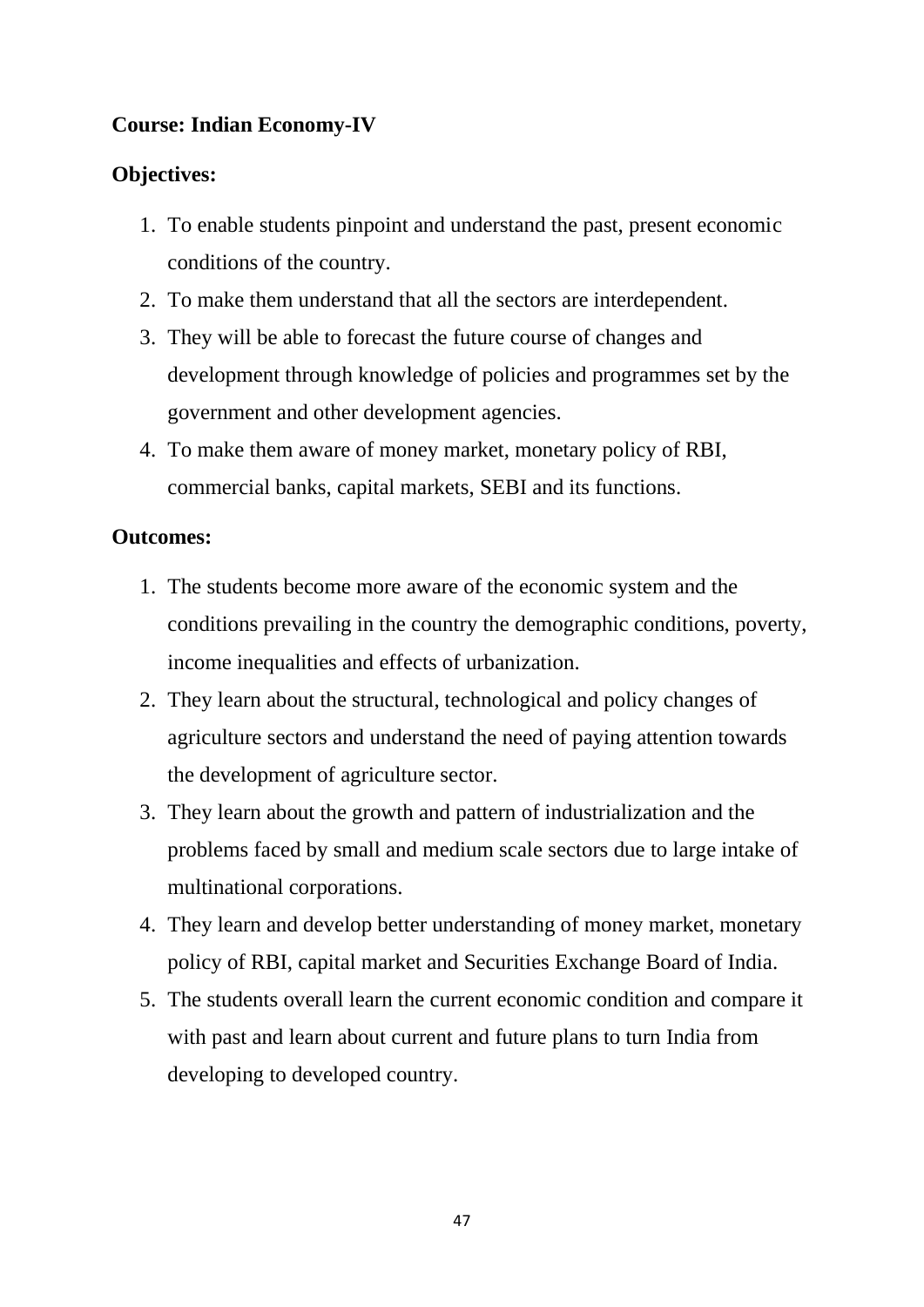# **Course: Indirect Tax- II**

## **Objectives:**

- 1. To acquaint the students with basic principles underlying the provisions of Custom Act and to develop a broad understanding of the tax laws and accepted tax practices.
- 2. To give an understanding of the relevant provisions of Goods & Service Tax (Penalty & Interest).
- 3. Expose the participants to real life situations involving taxation and to equip them with techniques for taking tax-sensitive decisions.
- 4. Students will learn to define various aspect of indirect taxes (Custom Act) like, Registration, Baggage etc.
- 5. Students will acquaint with the sources of revenues of the government.
- 6. Students will learn to analyse and evaluate the effect of an indirect tax on consumers, producers and the government.
- 7. Student will learn to differentiate between various types of duties.
- 8. Student's Capability to apply theoretical knowledge in practical situation will be increased.

## **Outcomes:**

## **The student will be able to:**

- 1. Acquire conceptual knowledge of Indirect Tax.
- 2. Student will able to Compute the assessable value of transactions related to goods and services for levy and determination of tax liability.
- 3. Student will able to Identify and analyze the procedural aspects under different applicable statutes related to indirect taxation.